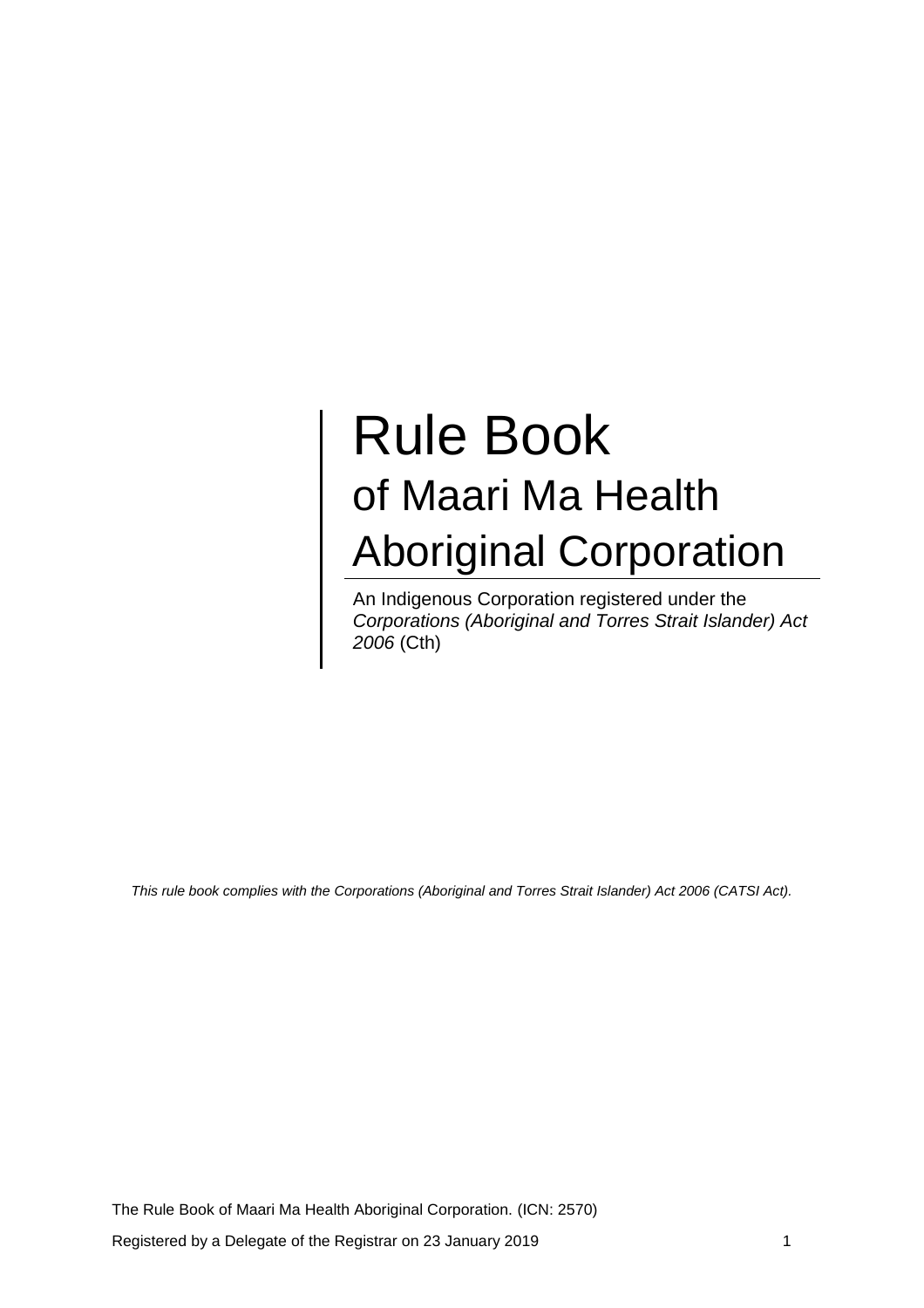# Rule Book<br>of

## Maari Ma Health Aboriginal Corporation

## **Contents**

| $\mathbf 1$ . |      |                                                                  |  |  |
|---------------|------|------------------------------------------------------------------|--|--|
| 2.            |      |                                                                  |  |  |
|               | 2.1  |                                                                  |  |  |
|               | 2.2  |                                                                  |  |  |
|               | 2.3  |                                                                  |  |  |
|               | 2.4  |                                                                  |  |  |
| 3.            |      |                                                                  |  |  |
|               | 3.1  |                                                                  |  |  |
|               | 3.2  |                                                                  |  |  |
|               | 3.3  |                                                                  |  |  |
|               | 3.4  |                                                                  |  |  |
| 4.            |      |                                                                  |  |  |
|               | 4.1  |                                                                  |  |  |
|               | 4.2  | Who can apply to become a Member (eligibility for Membership)? 9 |  |  |
|               | 4.3  |                                                                  |  |  |
|               | 4.4  |                                                                  |  |  |
|               | 4.5  |                                                                  |  |  |
|               | 4.6  |                                                                  |  |  |
|               | 4.7  |                                                                  |  |  |
|               | 4.8  |                                                                  |  |  |
|               | 4.9  | Cancellation of Membership where a Member is ineligible  11      |  |  |
|               | 4.10 |                                                                  |  |  |
|               | 4.11 |                                                                  |  |  |
| 5.            |      | <b>General Meetings including the AGM</b><br>12                  |  |  |
|               | 5.1  |                                                                  |  |  |
|               | 5.2  |                                                                  |  |  |
|               | 5.3  |                                                                  |  |  |
|               | 5.4  |                                                                  |  |  |
|               | 5.5  |                                                                  |  |  |
|               | 5.6  |                                                                  |  |  |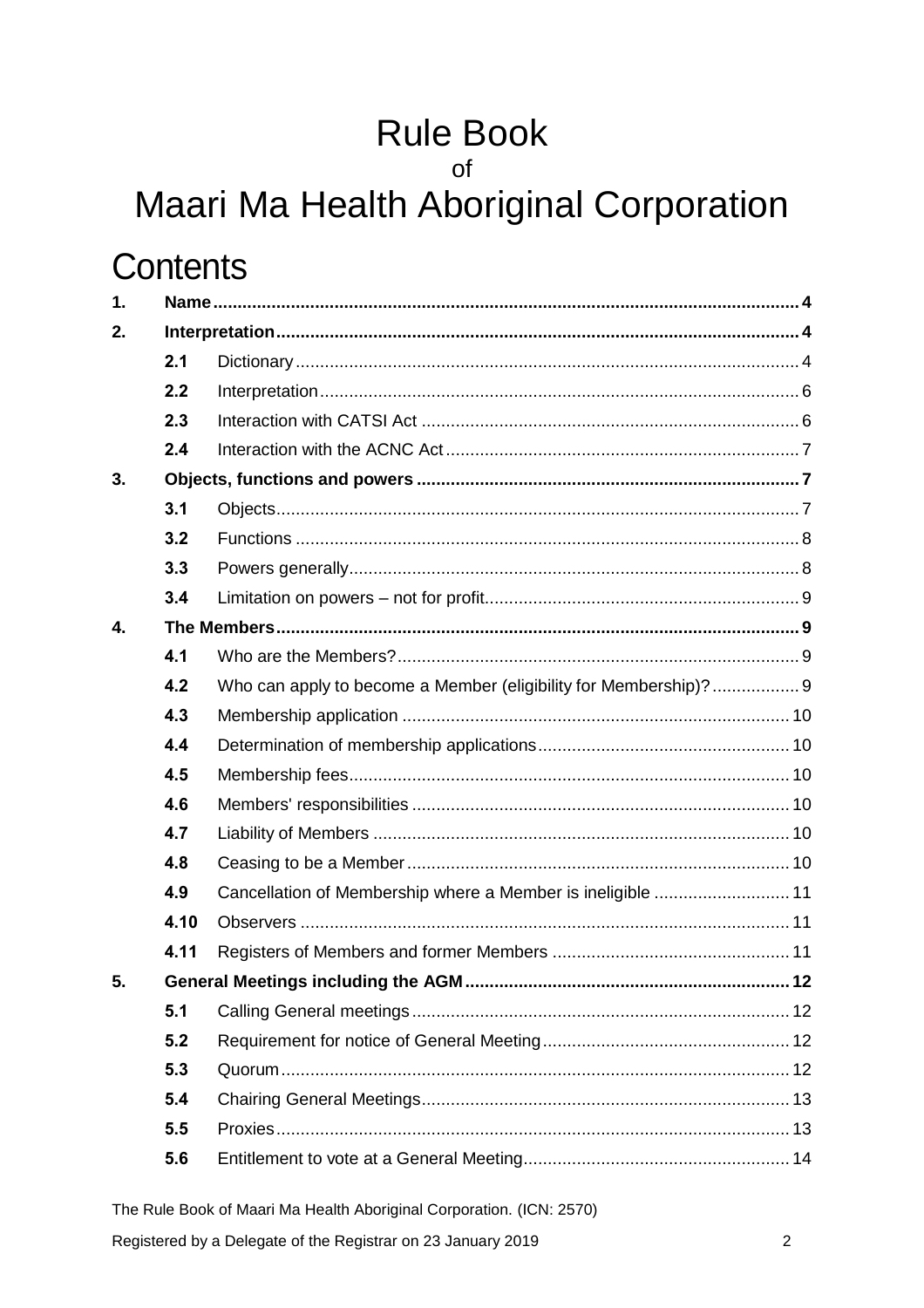|    | 5.7  |                                                                       |  |  |
|----|------|-----------------------------------------------------------------------|--|--|
|    | 5.8  |                                                                       |  |  |
| 6. |      |                                                                       |  |  |
|    | 6.1  |                                                                       |  |  |
|    | 6.2  |                                                                       |  |  |
|    | 6.3  |                                                                       |  |  |
|    | 6.4  |                                                                       |  |  |
|    | 6.5  | Casual vacancies and appointment of replacement Ordinary Directors 17 |  |  |
|    | 6.6  |                                                                       |  |  |
|    | 6.7  |                                                                       |  |  |
|    | 6.8  |                                                                       |  |  |
|    | 6.9  |                                                                       |  |  |
|    | 6.10 |                                                                       |  |  |
|    | 6.11 |                                                                       |  |  |
|    | 6.12 |                                                                       |  |  |
|    | 6.13 |                                                                       |  |  |
|    | 6.14 |                                                                       |  |  |
|    | 6.15 |                                                                       |  |  |
| 7. |      |                                                                       |  |  |
|    | 7.1  |                                                                       |  |  |
|    | 7.2  |                                                                       |  |  |
|    | 7.3  |                                                                       |  |  |
|    | 7.4  |                                                                       |  |  |
| 8. |      |                                                                       |  |  |
|    | 8.1  |                                                                       |  |  |
|    | 8.2  |                                                                       |  |  |
|    | 8.3  |                                                                       |  |  |
| 9. |      |                                                                       |  |  |
|    | 9.1  |                                                                       |  |  |
|    | 9.2  |                                                                       |  |  |
|    | 9.3  |                                                                       |  |  |
|    | 9.4  |                                                                       |  |  |
|    |      |                                                                       |  |  |
|    |      |                                                                       |  |  |
|    |      |                                                                       |  |  |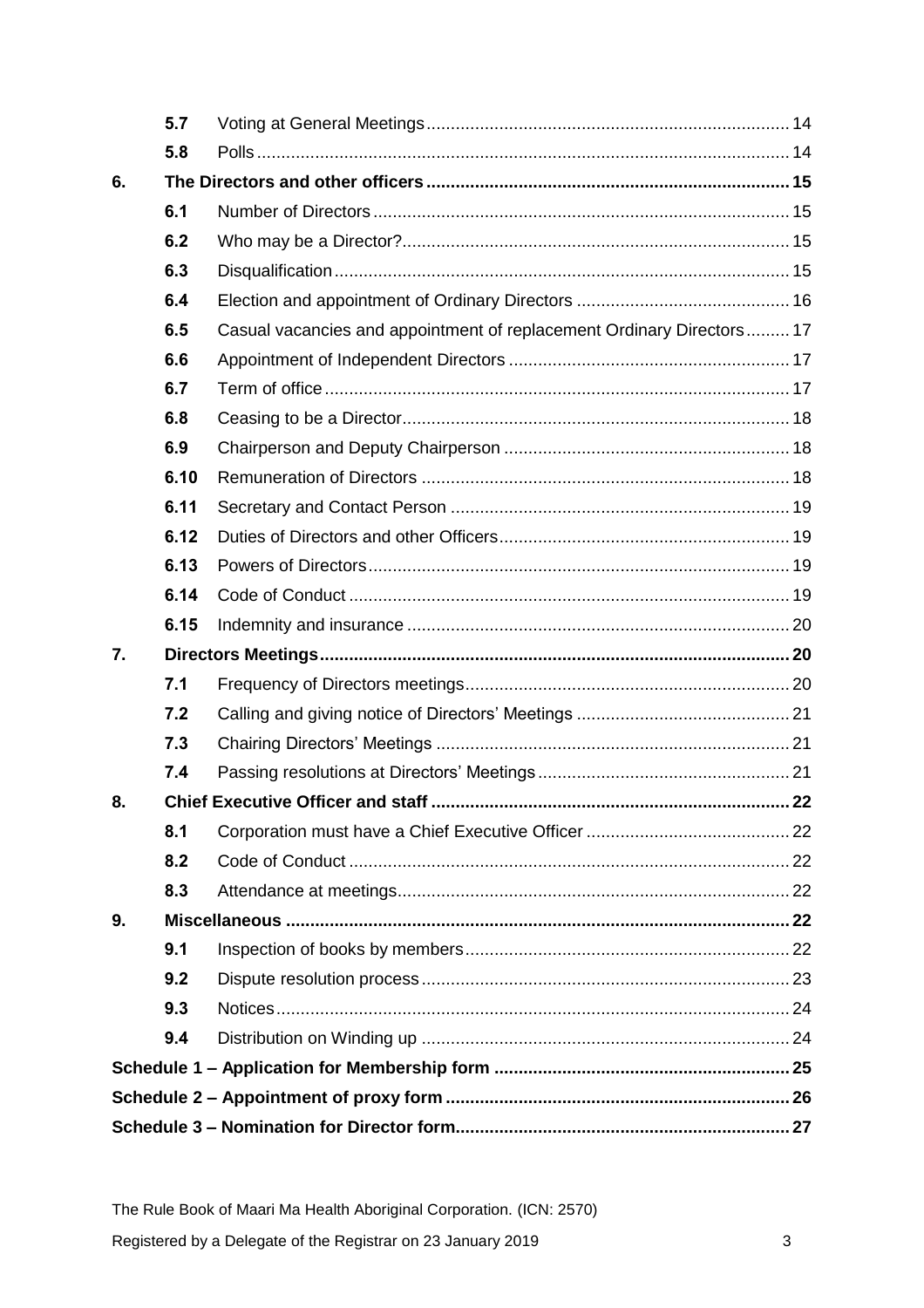## Rule Book of Maari Ma Health Aboriginal **Corporation**

### 1. Name

The name of the Corporation is Maari Ma Health Aboriginal Corporation.

### 2. Interpretation

#### **2.1 Dictionary**

In these Rules:

- (a) a word or expression defined in the CATSI Act and used, but not defined, in these Rules has the same meaning given to it in the CATSI Act when used in these Rules, and
- (b) the following capitalised words and phrases have the following meanings.

| Word or phrase                                          | <b>Meaning</b>                                                                                       |
|---------------------------------------------------------|------------------------------------------------------------------------------------------------------|
| <b>Aboriginal Person or</b><br><b>Aboriginal People</b> | a person or persons of the Aboriginal race of<br>Australia.                                          |
| <b>ACNC</b> Act                                         | the Australian Charities and Not-for-profits<br>Commission Act 2012 (Cth).                           |
| AGM                                                     | an annual general meeting of the Corporation.                                                        |
| <b>Board</b>                                            | the Directors sitting together as the board of the<br>Corporation.                                   |
| <b>Business Day</b>                                     | a day which is not a Saturday, Sunday or bank or<br>public holiday.                                  |
| <b>CATSI</b> Act                                        | the Corporations (Aboriginal and Torres Strait<br>Islander) Act 2006 (Cth).                          |
| <i><b>Chairperson</b></i>                               | the Chairperson of the Corporation.                                                                  |
| <b>Chairperson of the</b><br><b>Directors' Meeting</b>  | in relation to a Directors' Meeting, the person<br>chairing the meeting in accordance with Rule 7.3. |

The Rule Book of Maari Ma Health Aboriginal Corporation. (ICN: 2570)

Registered by a Delegate of the Registrar on 23 January 2019 4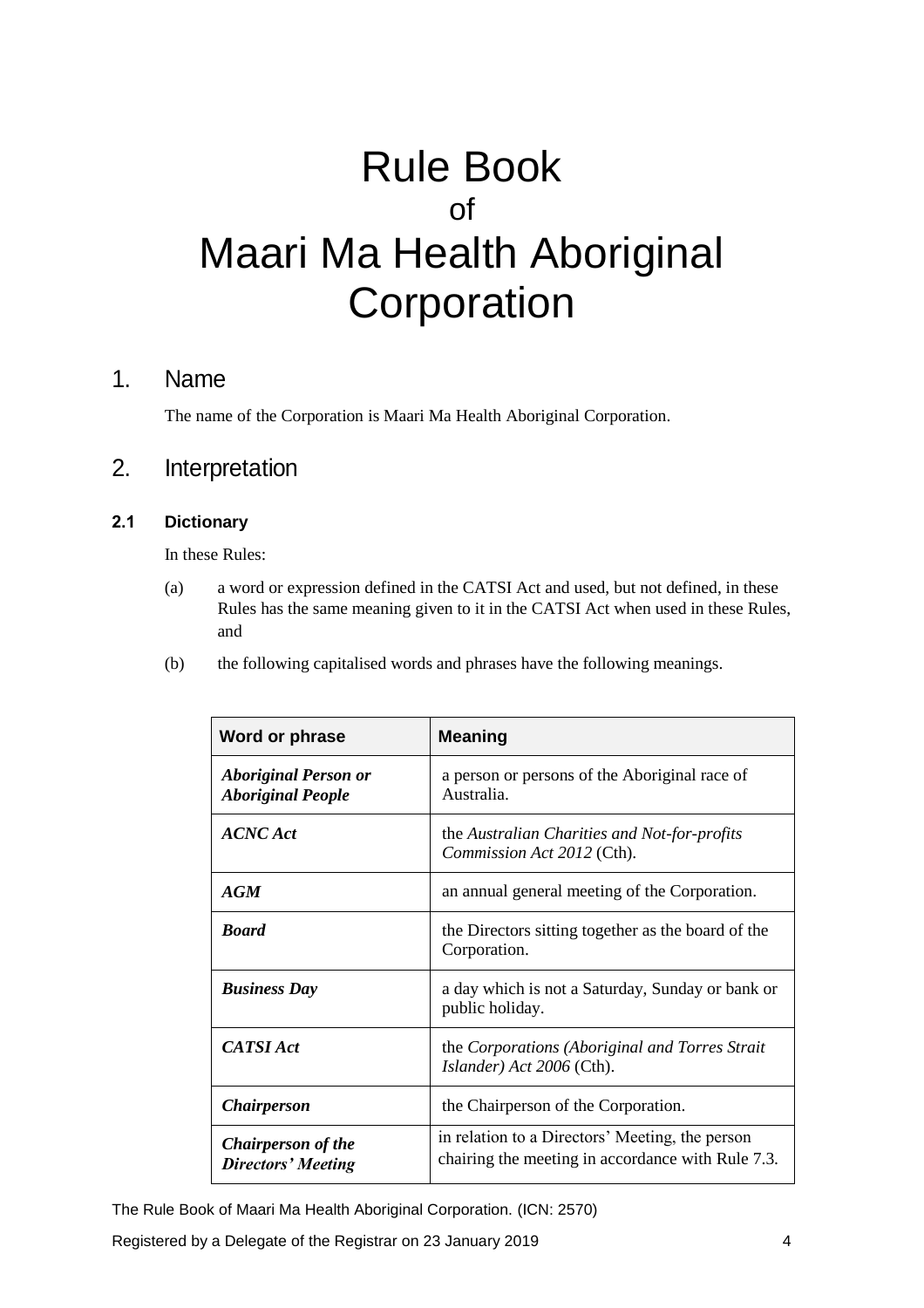| Word or phrase                                      | <b>Meaning</b>                                                                                                               |
|-----------------------------------------------------|------------------------------------------------------------------------------------------------------------------------------|
| <b>Chairperson of the General</b><br><b>Meeting</b> | in relation to a General Meeting, the person<br>chairing the meeting in accordance with Rule 5.4.                            |
| <b>Code of Conduct</b>                              | a code of conduct for:                                                                                                       |
|                                                     | (a) Directors and other officers, and/or                                                                                     |
|                                                     | $(b)$ staff                                                                                                                  |
|                                                     | adopted by resolution of the Board, or a code of<br>conduct for the Members adopted by a resolution<br>at a General Meeting. |
| <b>Communities</b>                                  | the following towns and their surrounding<br>villages and townships:                                                         |
|                                                     | (a) Wentworth/Dareton/Coomealla                                                                                              |
|                                                     | (b) Broken Hill / Silverton,                                                                                                 |
|                                                     | (c) Wilcannia,                                                                                                               |
|                                                     | (d) Menindee,                                                                                                                |
|                                                     | (e) Ivanhoe,                                                                                                                 |
|                                                     | (f) Tibooburra,                                                                                                              |
|                                                     | (g) Balranald.                                                                                                               |
| <b>Contact Person</b>                               | the contact person of the Corporation.                                                                                       |
| Corporation                                         | Maari Ma Health Aboriginal Corporation, ICN<br>2570.                                                                         |
| <b>Corporations Act</b>                             | the Corporations Act 2001 (Cth).                                                                                             |
| <b>Director</b>                                     | a director of the Corporation.                                                                                               |
| <b>Directors' Meeting</b>                           | meetings of the Board.                                                                                                       |
| <b>General Meeting</b>                              | a meeting of the Members, including the AGM<br>and any special or extraordinary general meeting.                             |
| <b>Negotiable Instrument</b>                        | in relation to the Corporation, means:                                                                                       |
|                                                     | (a) a bill of exchange, promissory note, cheque<br>or other negotiable instrument; or                                        |
|                                                     | (b) an indorsement on, or order in, a bill of<br>exchange, promissory note, cheque or other<br>negotiable instrument; or     |
|                                                     | (c) a letter of credit;                                                                                                      |
|                                                     | of, or purporting to be issued or signed by or on<br>behalf of, the Corporation.                                             |
| <b>Objects</b>                                      | the Corporation's objects as set out in Rule 3.1.                                                                            |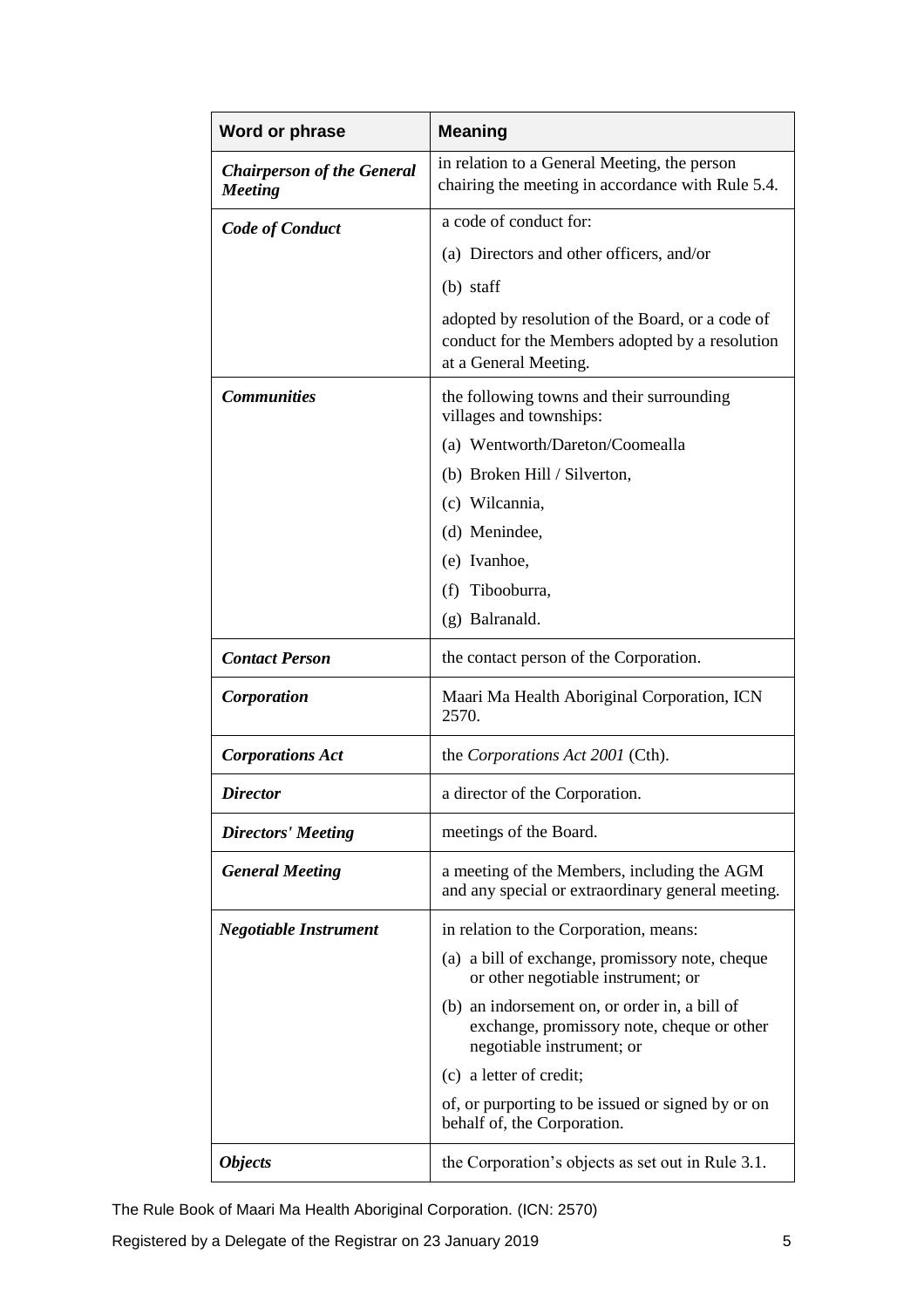| Word or phrase                | <b>Meaning</b>                                                                                           |
|-------------------------------|----------------------------------------------------------------------------------------------------------|
| <b>Officer</b>                | an officer of the Corporation.                                                                           |
| <b>Register of Members</b>    | the Corporation's register of Members which<br>must be kept under Part 4-5 of the CATSI Act.             |
| Registrar                     | the Registrar of Aboriginal and Torres Strait<br>Islander Corporations appointed under the CATSI<br>Act. |
| <b>Rule Book and Rules</b>    | this Rule Book of the Corporation and the Rules<br>it contains.                                          |
| <b>Secretary</b>              | the secretary of the Corporation.                                                                        |
| <b>Torres Strait Islander</b> | a descendant of an Indigenous inhabitant of the<br>Torres Strait Islands.                                |

#### **2.2 Interpretation**

In these Rules:

- (a) (**singular and plural**) words in the singular include the plural and vice versa;
- (b) (**includes**) the words "including", "include" and "includes" are to be read without limitation;
- (c) (**statutes**) a reference to a statute is to be read as a reference to that statute, any subordinate legislation under it, and that statute and subordinate legislation as amended, re-enacted or replaced for the time being;
- (d) (**headings**) headings and notes are used for convenience only and are not intended to affect the interpretation of these Rules.

#### **2.3 Interaction with CATSI Act**

- (a) (**General**) The Corporation is registered as an Aboriginal and Torres Strait Islander Corporation under the CATSI Act and the CATSI Act contains many provisions that the Corporation must comply with in relation to its governance.
- (b) This Rule Book does not reproduce all of those provisions as Rules. This means that in relation to many topics it is necessary to refer to both this Rule Book and the CATSI Act.
- (c) This Rule Book is intended to be, and must be, entirely consistent with the CATSI Act, and:
	- (i) any inconsistency with the CATSI Act must be resolved in favour of the CATSI Act, and
	- (ii) where in relation to any Rule more than one interpretation is open, an interpretation that is consistent with the CATSI Act must be preferred.
- (d) (**Replaceable rules**) This Rule Book contains the entire "internal governance rules" of the Corporation for purposes of Part 3-2 of the CATSI Act. All the replaceable rules set out in the CATSI Act are replaced by these Rules and none of the replaceable rules apply to the Corporation.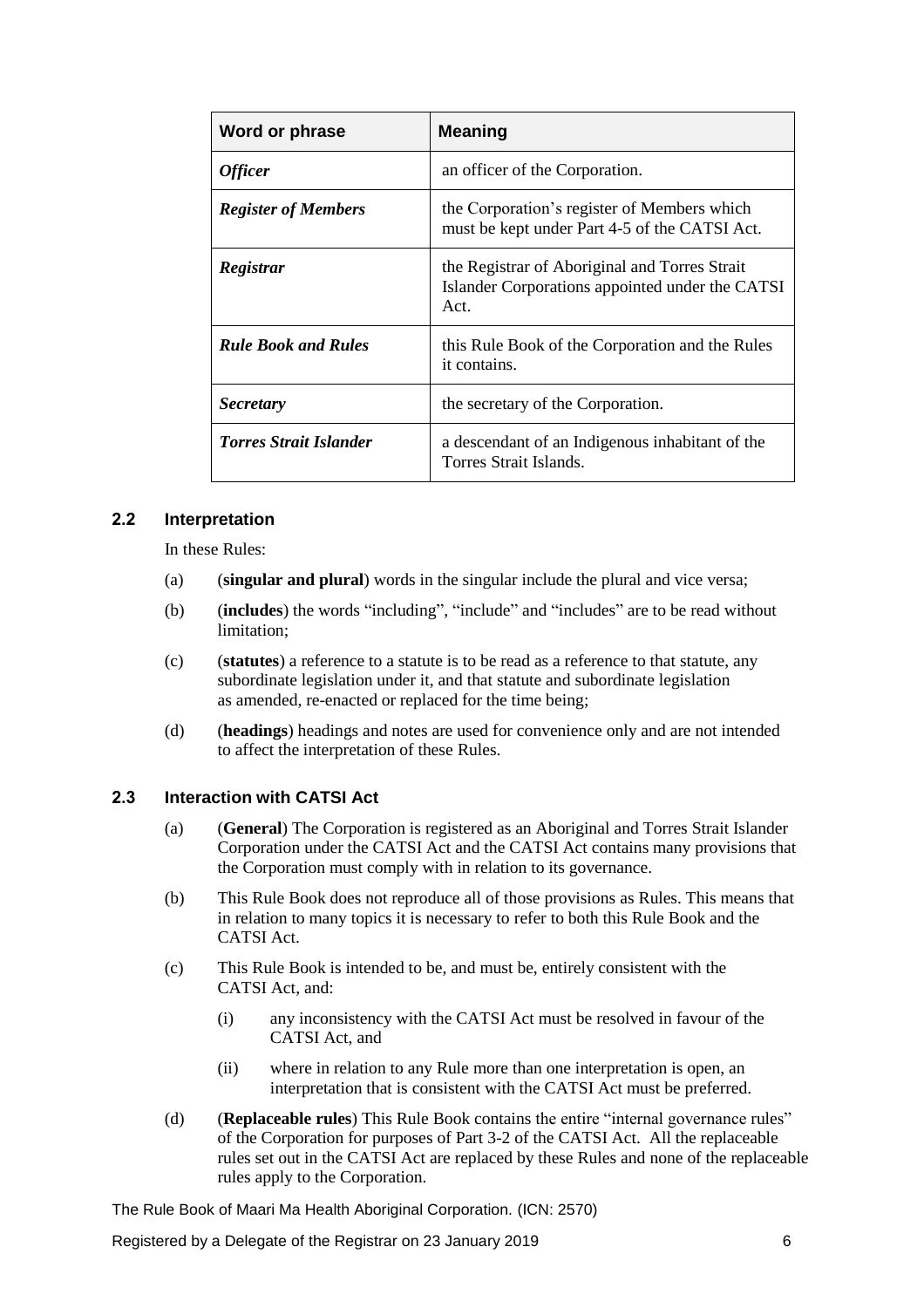#### **2.4 Interaction with the ACNC Act**

- (a) (**General**) It is intended that the Corporation will also be registered as a charity under the ACNC Act, and it will therefore be necessary that the Corporation and its officers comply with applicable requirements of that Act, including the Governance Standards. It is essential that all officers are aware of and understand the Governance Standards.
- <span id="page-6-1"></span>(b) (**Governance Standards**) This Rule Book is intended to be consistent with the Governance Standards and to assist the Corporation and its officers to comply with the Governance Standards. It is intended that compliance with the CATSI Act and this Rule Book, will entail compliance with the Governance Standards.
- (c) Any inconsistency between this Rule Book and the Governance Standards must be resolved in favour of the Governance Standards.
- (d) Where in relation to any Rule more than one interpretation is open, the interpretation that serves the intent in Subrule [\(b\)](#page-6-1) must be preferred over one that does not.

### <span id="page-6-2"></span>3. Objects, functions and powers

#### <span id="page-6-0"></span>**3.1 Objects**

- (a) (**Main Objects)** The Corporation's main Objects are to:
	- (i) relieve poverty, sickness, destitution, serious economic disadvantage, distress, dispossession, suffering and misfortune;
	- (ii) promote the prevention and control of disease; and
	- (iii) improve all aspects of health,

amongst Aboriginal People in Western New South Wales.

- (b) (**Ancillary Objects**) The Corporation's ancillary Objects are to:
	- (i) promote the prevention and control of disease; and
	- (ii) improve all aspects of health,

amongst people in Western New South Wales generally.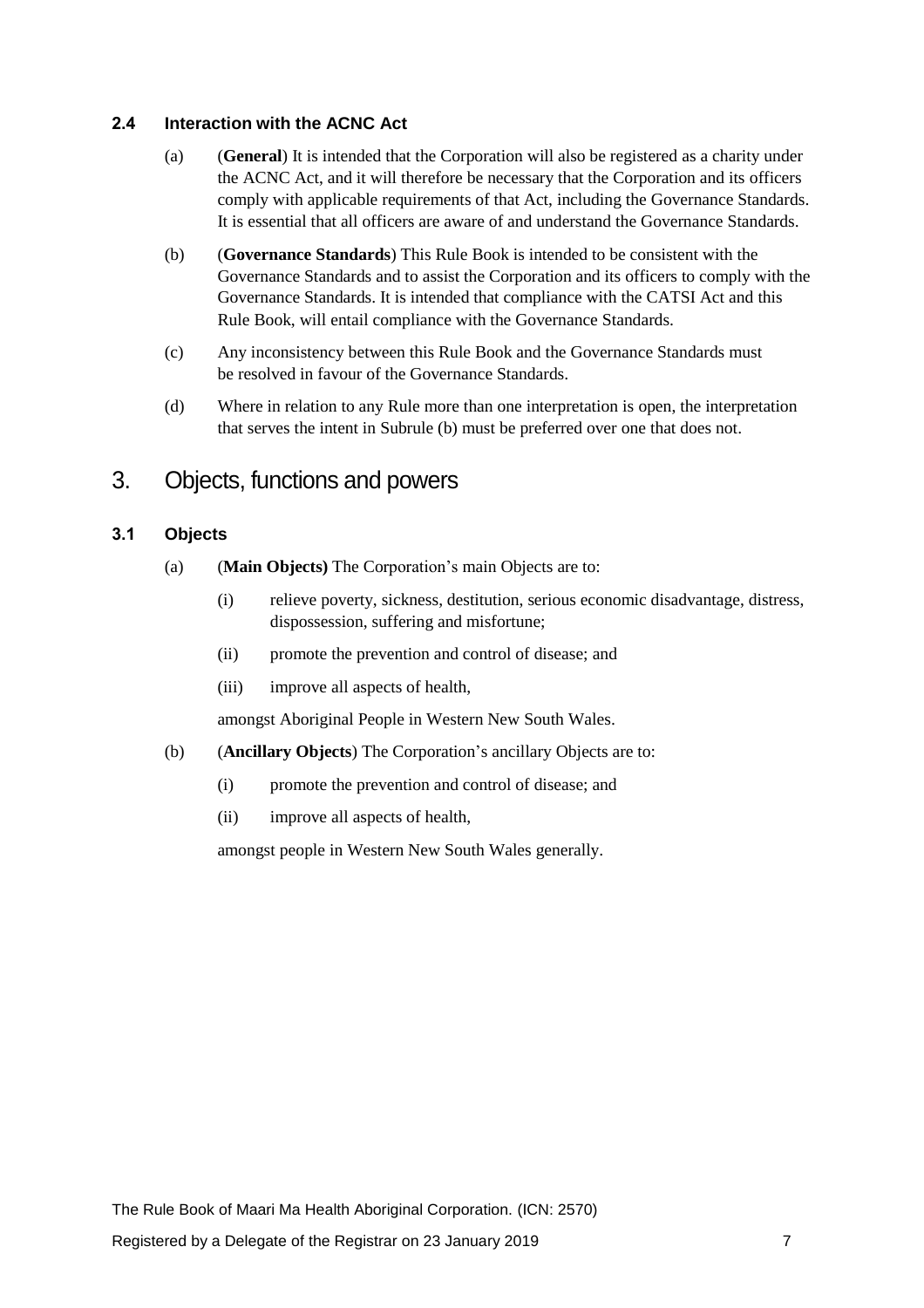#### <span id="page-7-0"></span>**3.2 Functions**

- (a) The Corporation's functions are to advance its main Objects by:
	- (i) providing and facilitating the provision of medical and health care services, including primary health care services, to Aboriginal People in Western New South Wales; and
	- (ii) otherwise seeking to prevent and control disease amongst, and improve the health and wellbeing of, the Aboriginal People in Western New South Wales including, without limitation, by:
		- (A) providing other services or facilities which aim to prevent or control disease or improve health;
		- (B) providing health education;
		- (C) contributing to the development of public policy relevant to improving health and preventing and controlling disease;
- <span id="page-7-1"></span>(b) The Corporation's functions are also to advance its ancillary Objects by providing similar services and taking similar action to prevent and control disease amongst, and improve the health and wellbeing of, people in Western New South Wales generally, but only to the extent that this may be conveniently done in conjunction with performing the functions in Subrule [\(a\).](#page-7-0)
- (c) The Corporation also has the function of doing any other thing incidental to the performance of the functions in Subrule[s \(a\)](#page-7-0) and [\(b\)](#page-7-1) and the attainment of its Objects.

#### **3.3 Powers generally**

- (a) Subject to these Rules and the CATSI Act, the Corporation has the legal capacity and powers of an individual and all the powers of a body corporate.
- (b) The Corporation may, without limitation, pursue its Objects and perform its functions by conducting activities and providing services:
	- (i) in collaboration with others, including any subsidiary or related entity or a government agency;
	- (ii) pursuant to funding or other contracts with others, including a government agency:
	- (iii) on behalf of others, including a government agency; or
	- (iv) on a fee for service basis.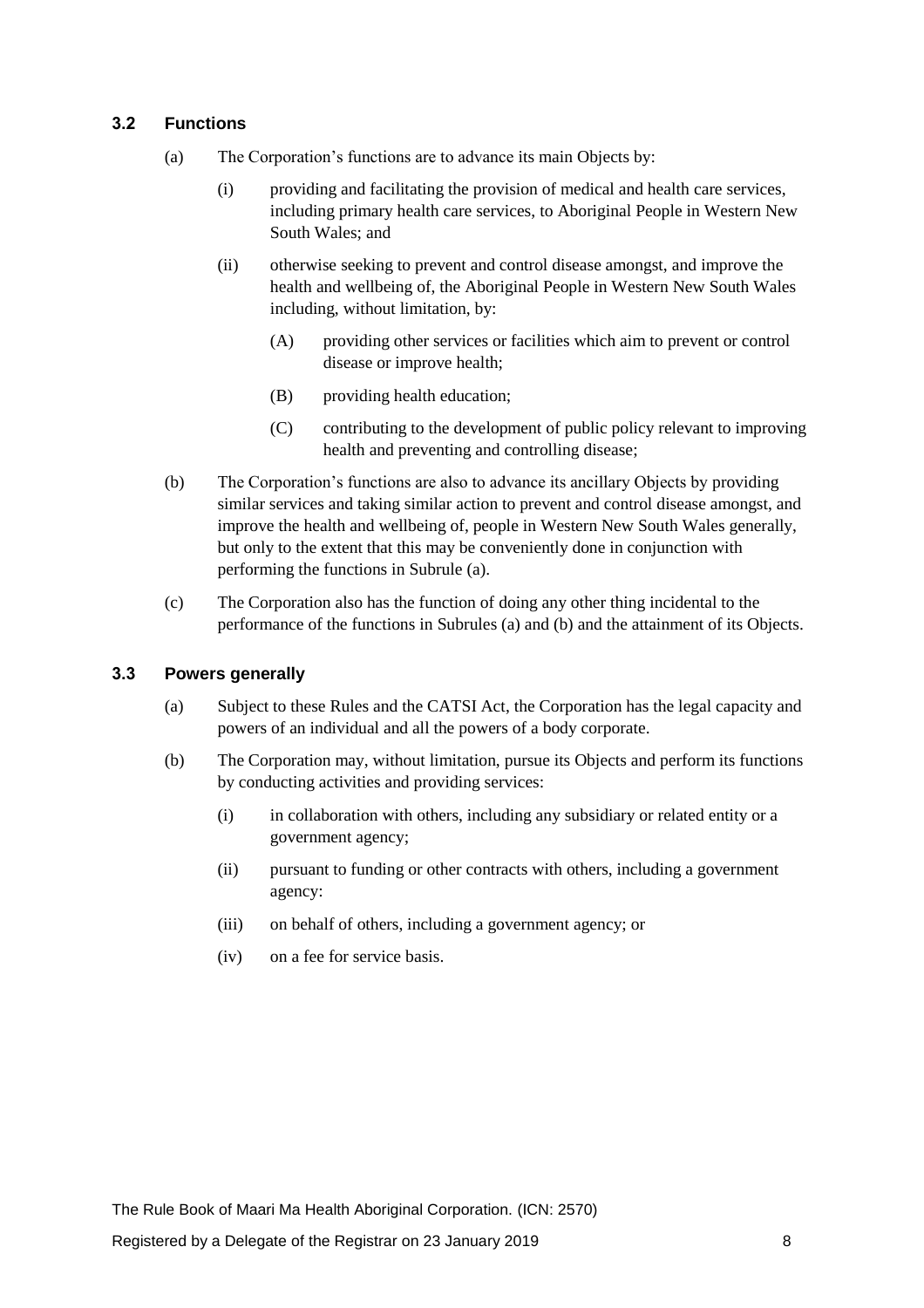#### <span id="page-8-1"></span>**3.4 Limitation on powers – not for profit**

- (a) The assets and income of the Corporation must be applied solely in furtherance of its Objects and performance of its functions, and the Corporation must not distribute any income or assets directly or indirectly to the Members, except as provided in Subrule [\(b\).](#page-8-0)
- <span id="page-8-0"></span>(b) Nothing in paragraph [\(a\)](#page-8-1) is intended to stop the Corporation doing the following things in good faith:
	- (i) paying a member for goods or services they have provided or expenses they have properly incurred at fair and reasonable rates or rates more favourable to the Corporation, or
	- (ii) making a payment to a member in carrying out the Corporation's charitable purposes.

## 4. The Members

*Note: Chapter 4 of the CATSI Act contains many provisions about membership which the Corporation must comply with and which cannot be changed. These include provisions about:* 

- *the process for applying for and being accepted for membership (see Division 144); and*
- *ceasing to be a member, including cancellation of membership (see Division 150); and*
- *the register of members and the register of former members which must be kept (see Part 4.5).*

*This Chapter of the Rule Book does not reproduce the generally applicable provisions of the CATSI Act in relation to membership. The Rules in this Chapter are particular to the Corporation (and can be changed).*

#### **4.1 Who are the Members?**

- (a) The Members are:
	- (i) all those persons who became members of the Corporation upon registration, and
	- (ii) all those persons who have applied for Membership, whose applications have been accepted and whose names are entered on the Register of Members.
- <span id="page-8-2"></span>(b) A person referred to in paragraph [\(a\)\(ii\)](#page-8-2) becomes a member when his or her name is entered on the Register of Members.

#### **4.2 Who can apply to become a Member (eligibility for Membership)?**

To be eligible for Membership, a person must be an individual who supports the Objects of the Corporation and who is:

- (a) at least 18 years of age;
- (b) an Aboriginal Person or a Torres Strait Islander; and
- (c) a permanent resident of one of the Communities.

The Rule Book of Maari Ma Health Aboriginal Corporation. (ICN: 2570)

Registered by a Delegate of the Registrar on 23 January 2019 99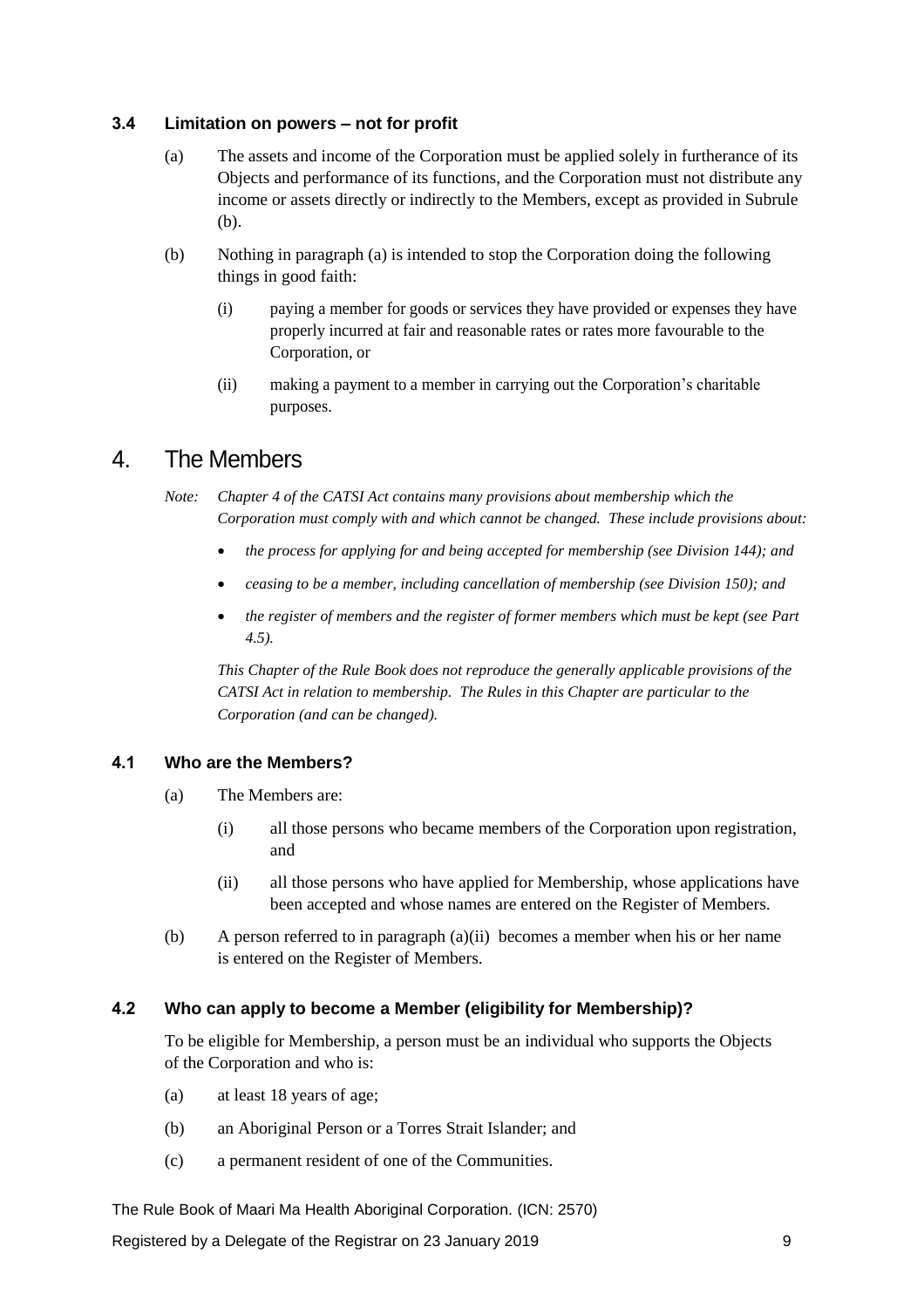#### **4.3 Membership application**

- (a) A person may apply in writing to become a member of the Corporation.
- (b) The form in Schedule 1 may be used for the purpose of applying for Membership.

#### **4.4 Determination of membership applications**

The Board is responsible for determining membership applications in accordance with the CATSI Act.

*Note: In relation to the procedure for determining membership applications, see s 144-10 of the CATSI Act.*

#### **4.5 Membership fees**

The Corporation must not impose fees for Membership.

#### **4.6 Members' responsibilities**

Each Member has the following responsibilities:

- (a) to comply with the CATSI Act and these Rules in relation to the affairs of the Corporation;
- (b) to notify the Corporation of any change in their address within 28 days;
- (c) to observe and comply with any applicable Code of Conduct;
- (d) to treat other Members, the Officers and staff with respect and courtesy;
- (e) not to behave in a disruptive manner at General Meetings, and
- (f) not to behave in a way that is prejudicial to the interests of the Corporation.

#### **4.7 Liability of Members**

The Members are not liable to contribute to the property of the Corporation on winding up.

#### **4.8 Ceasing to be a Member**

A person will cease to be a Member in accordance with the CATSI Act and Rule [4.9.](#page-10-0) *Note: In relation to ceasing to be a member, see Division 150 of the CATSI Act.*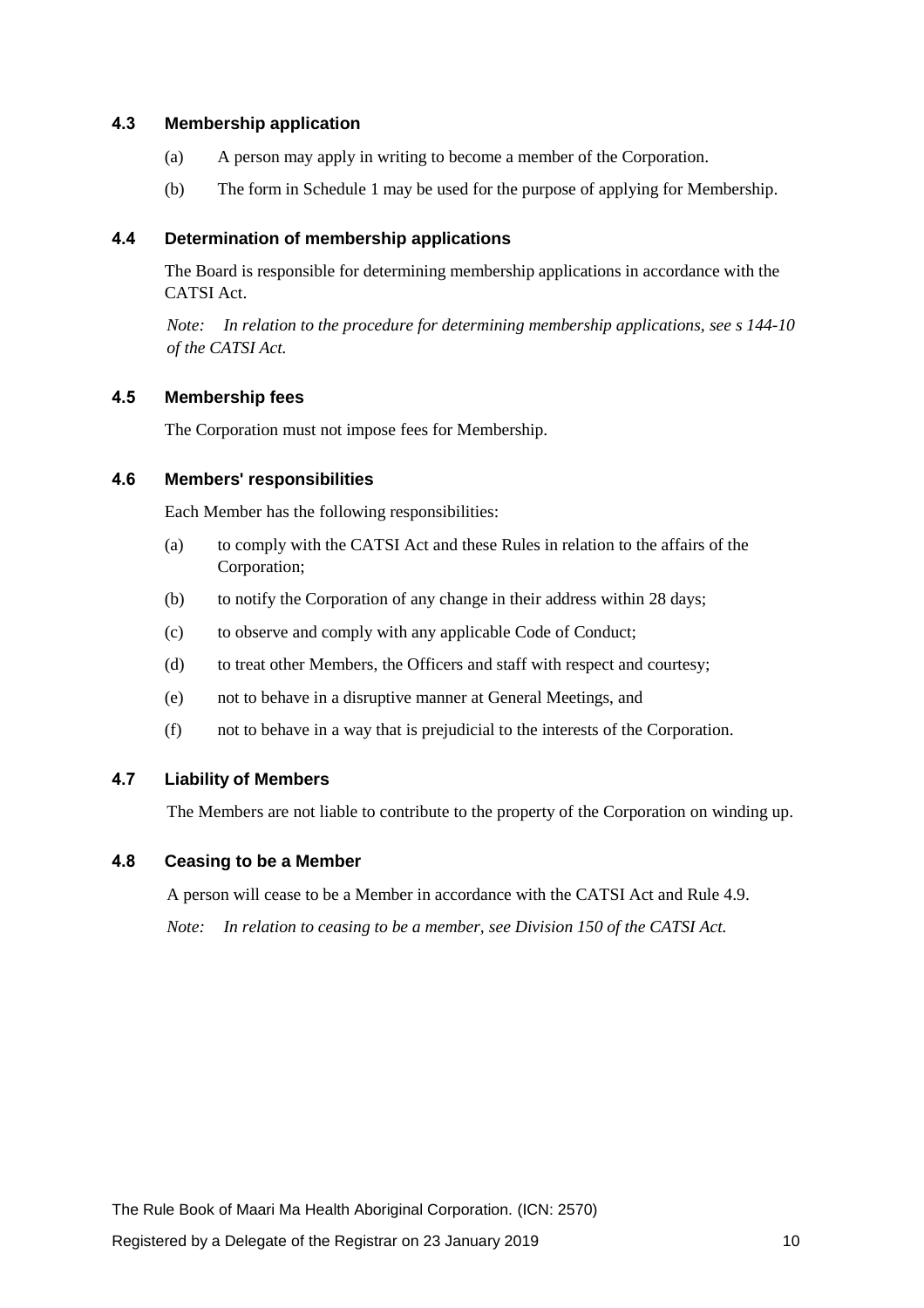#### <span id="page-10-0"></span>**4.9 Cancellation of Membership where a Member is ineligible**

- (a) The Board may, by resolution, cancel the Membership of a Member if the Member:
	- (i) is not eligible for Membership; or
	- (ii) has ceased to be eligible for Membership.
- (b) Before cancelling the Membership on this ground, the Board must give the Member notice in writing stating that:
	- (i) the Board intends to cancel the Membership for the reasons specified in the notice, and
	- (ii) the Member has 14 days to object to the cancellation of the Membership on the grounds that the Board is mistaken about the facts, and
	- (iii) the objection must be in writing and must state the bases on which it is asserted that the Board is mistaken about the facts.
- (c) If the Member does not object, the Directors must cancel the Membership.
- (d) If the Member does object:
	- (i) the Directors must not cancel the Membership; and
	- (ii) only the Corporation by resolution in General Meeting may cancel the Membership.
- (e) If the Membership is cancelled, the Directors must give the Member a copy of the resolution (being either the resolution of the Directors or the resolution of the General Meeting) as soon as possible after it has been passed.

#### **4.10 Observers**

The Corporation does not have observers.

*Note: See Part 4-3 of the CATSI Act.*

#### **4.11 Registers of Members and former Members**

The Corporation may maintain its register of former Members in one document with the Register of Members.

*Note: In relation to the Register of Members, see Part 4-5 of the CATSI Act.*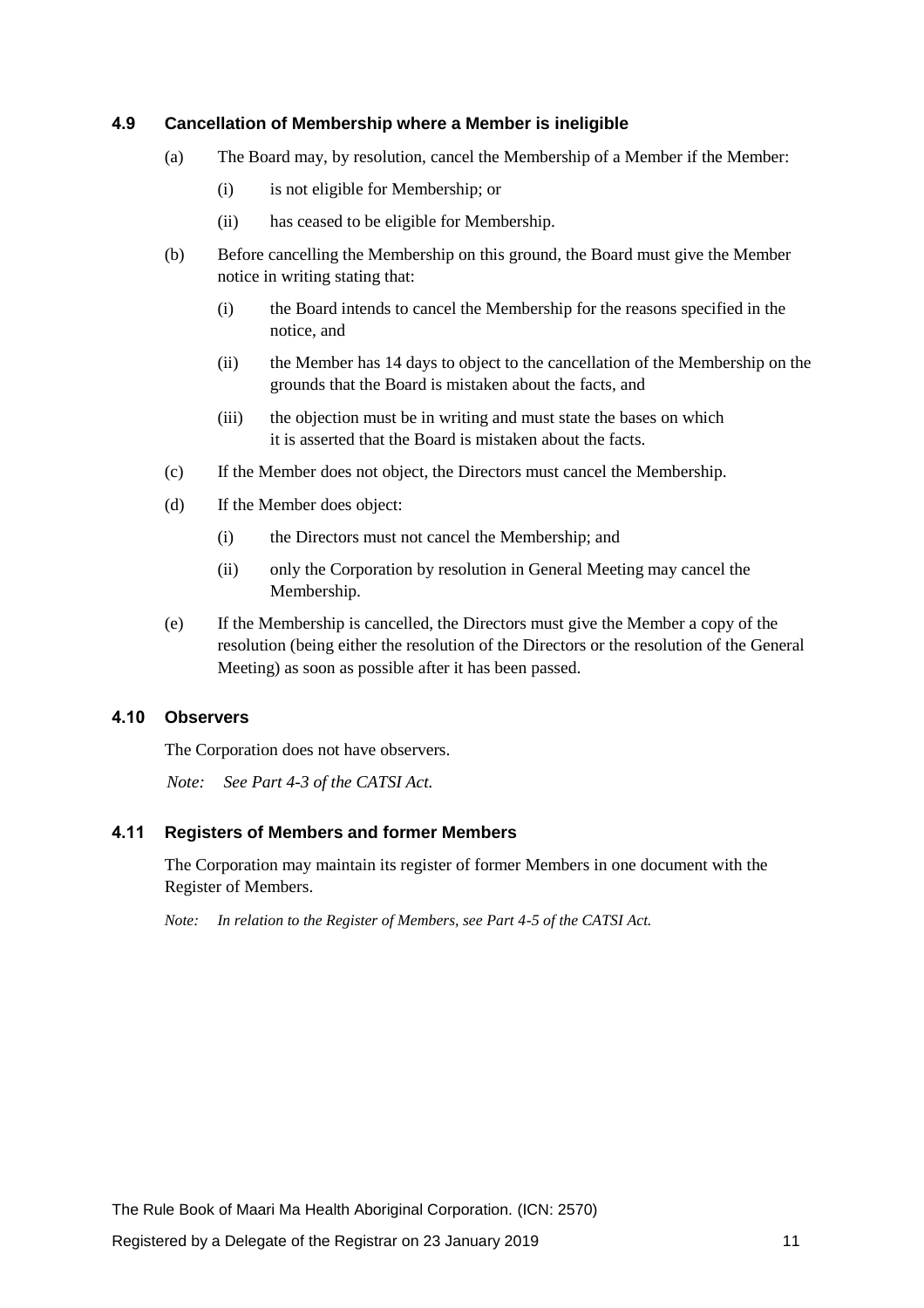## 5. General Meetings including the AGM

- *calling general meetings (see Subdivision 201-A and 201-B); and*
- *members' rights to put resolutions to general meetings (see Subdivision 201-C);*
- *holding general meetings (see Subdivision 201-D);*
- *an auditor's right to be heard at general meetings (see s.201-80);*
- *proxies at general meetings (see Subdivision 201-E);*
- *voting at general meetings (see Subdivision 2001-F);*
- *the annual general meeting (see Subdivision 201-G);*
- *passing members resolutions without a meeting (see Division 204); and*
- *keeping minutes of meetings (see Part 5-4).*

*This Chapter of the Rule Book does not reproduce the generally applicable provisions of the CATSI Act about General Meetings. The Rules in this Chapter are particular to the Corporation (and can be changed).*

#### **5.1 Calling General meetings**

- (a) A General Meeting may be called by the Chairperson, or another Director, acting with the authority of a resolution of the Directors.
- (b) In addition, the Members may request a General Meeting in accordance with the CATSI Act.
- *Note: In relation to calling General Meetings, see also ss 201-5 to 201-15 of the CATSI Act.*

#### **5.2 Requirement for notice of General Meeting**

- (a) Generally, at least 21 days notice must be given of any General Meeting. *Note: See also s 201-20 of the CATSI Act.*
- (b) Notice of a General Meeting must otherwise comply with the CATSI Act. *Note: In relation to notice requirements, see Subdivision 201-B of the CATSI Act.*

#### **5.3 Quorum**

- (a) The quorum for a General Meeting is 2 Members.
- (b) However, if the Corporation ever has just 1 Member, the quorum for a General Meeting is 1 Member.
- (c) A General Meeting that does not have a quorum present within 1 hour after the time for the meeting set out in the notice is adjourned to the same time of the same day in the next week, and to the same place, unless the Directors specify otherwise.
- (d) If no quorum is present at the resumed General Meeting within 1 hour after the time for the meeting, the meeting is dissolved.

The Rule Book of Maari Ma Health Aboriginal Corporation. (ICN: 2570)

Registered by a Delegate of the Registrar on 23 January 2019 12

*Note: Part 5-2 of the CATSI Act contains many provisions general meetings (including the AGM) which the Corporation must comply with and which cannot be changed. These include provisions about:*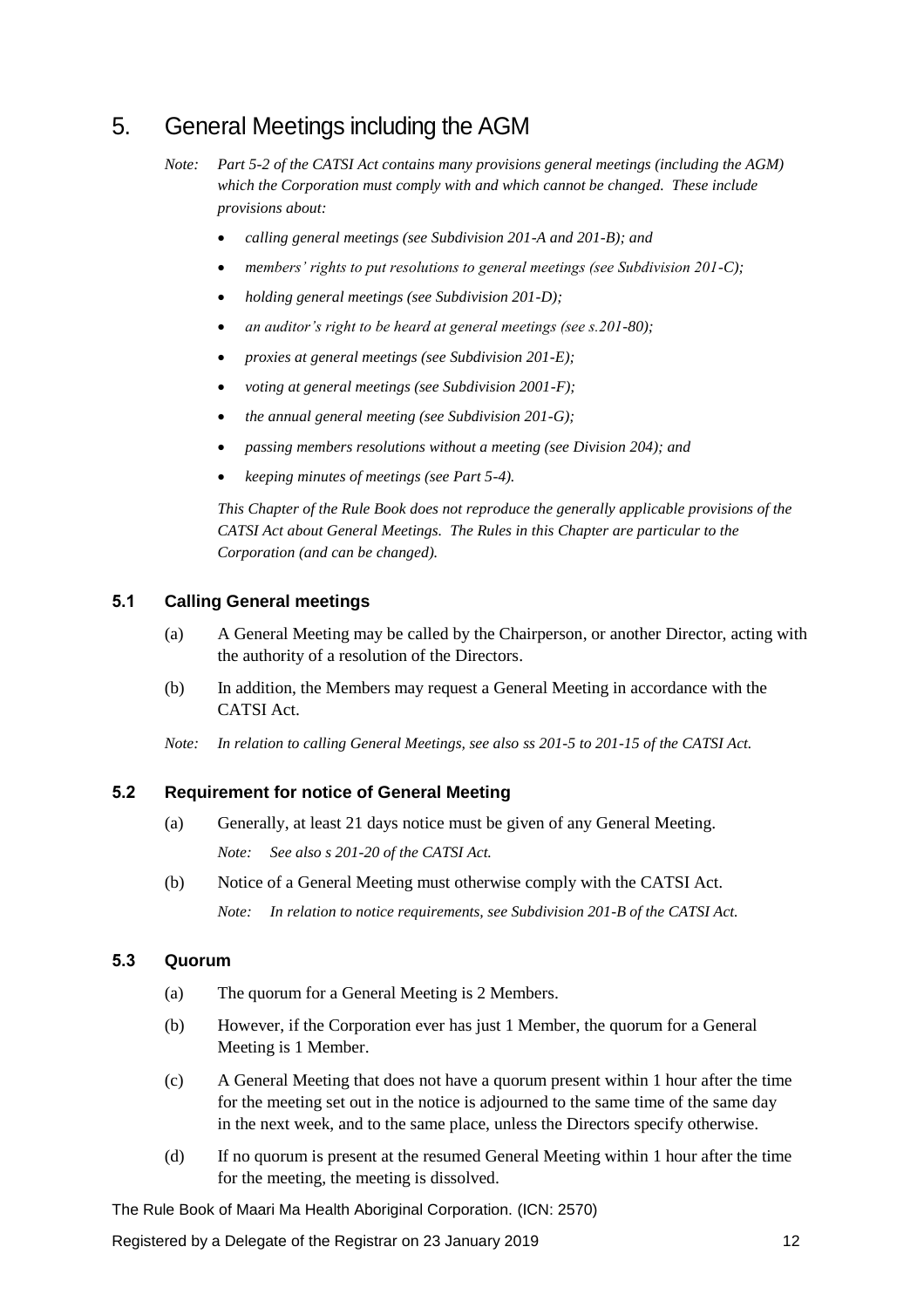#### <span id="page-12-0"></span>**5.4 Chairing General Meetings**

- (a) The Chairperson of a General Meeting is:
	- (i) the Chairperson;
	- (ii) if the Chairperson is unavailable or unable to chair the meeting, the Deputy Chairperson; or
	- (iii) if neither the Chairperson nor the Deputy Chairperson are available or able to chair the meeting, a Director present elected by the Members to chair the meeting; or
	- (iv) if a Chairperson has not been elected, a Director present elected by the Directors to chair the meeting.
- (b) The Chairperson of a General Meeting must adjourn the meeting if the majority of Members present agree or direct him or her to do so.

#### **5.5 Proxies**

*Note: In relation to proxies, see generally Subdivision 201-E of the CATSI Act.*

- (a) A Member who is entitled to attend and cast a vote at a General Meeting may appoint another Member as proxy to attend and vote for them at the meeting.
- (b) A proxy appointed to attend and vote for a Member has the same rights as the Member:
	- (i) to speak at the General Meeting
	- (ii) to vote (but only to the extent allowed by the appointment)
	- (iii) join in a demand for a poll.
- (c) A proxy's authority to speak and vote for a Member at a General Meeting is suspended if the Member is present at the meeting.
- (d) For an appointment of a proxy for a General Meeting to be effective, the following documents must be given to the Corporation at least 48 hours before the meeting:
	- (i) the proxy's appointment
	- (ii) if the appointment is signed by the appointer's attorney, the authority or a certified copy of the authority.
- (e) If a meeting has been adjourned, an appointment and any authority received by the Corporation at least 48 hours before the resumption of the General Meeting are effective for the resumed part of the meeting.
- (f) The period of notice for appointing proxies may be reduced in the notice of the General Meeting.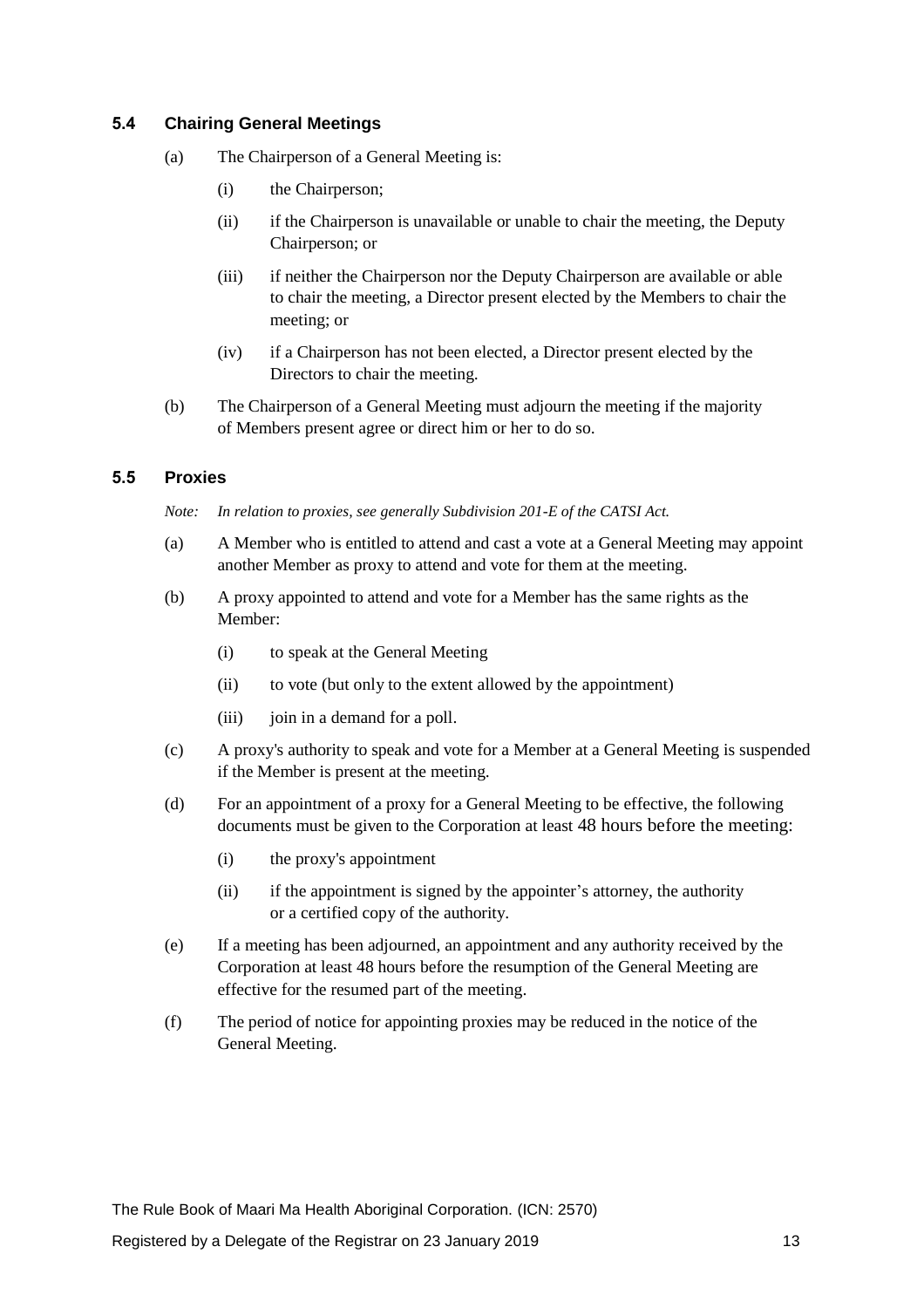#### **5.6 Entitlement to vote at a General Meeting**

- (a) (**Number of votes**) At a General Meeting, each Member has 1 vote, both on a show of hands and a poll.
- (b) (**Chairperson's casting vote**) The Chairperson of the General Meeting has a casting vote in addition to the vote he or she has as a Member.
- (c) (**Objections to right to vote**) A challenge to a right to vote at a General Meeting:
	- (i) may only be made at the meeting, and
	- (ii) must be determined by the Chairperson of the General Meeting, whose decision is final.

#### **5.7 Voting at General Meetings**

- (a) A resolution put to the vote at a General Meeting must be decided by simple majority on a show of hands unless a poll is demanded.
- (b) Before a vote is taken the Chairperson of the General Meeting must inform the General Meeting whether any proxy votes have been received and how the proxy votes are to be cast.
- (c) On a show of hands, a declaration by the Chairperson of the General Meeting is conclusive evidence of the result, provided that the declaration reflects the show of hands and the votes of the proxies received. Neither the Chairperson of the General Meeting nor the minutes need to state the number or proportion of the votes recorded for or against.

#### **5.8 Polls**

- (a) At a General Meeting, a poll may be demanded on any resolution.
- (b) At a General Meeting, a poll may be demanded by:
	- (i) at least 5 Members entitled to vote on the resolution
	- (ii) Members with at least 5% of the votes that may be cast on the resolution on a poll, or
	- (iii) the Chairperson of the General Meeting.
- (c) At a General Meeting, a poll demanded on a matter other than the question of an adjournment must be taken when and in the manner the Chairperson of the General Meeting directs.
- (d) At a General Meeting, a poll on the question of an adjournment must be taken immediately.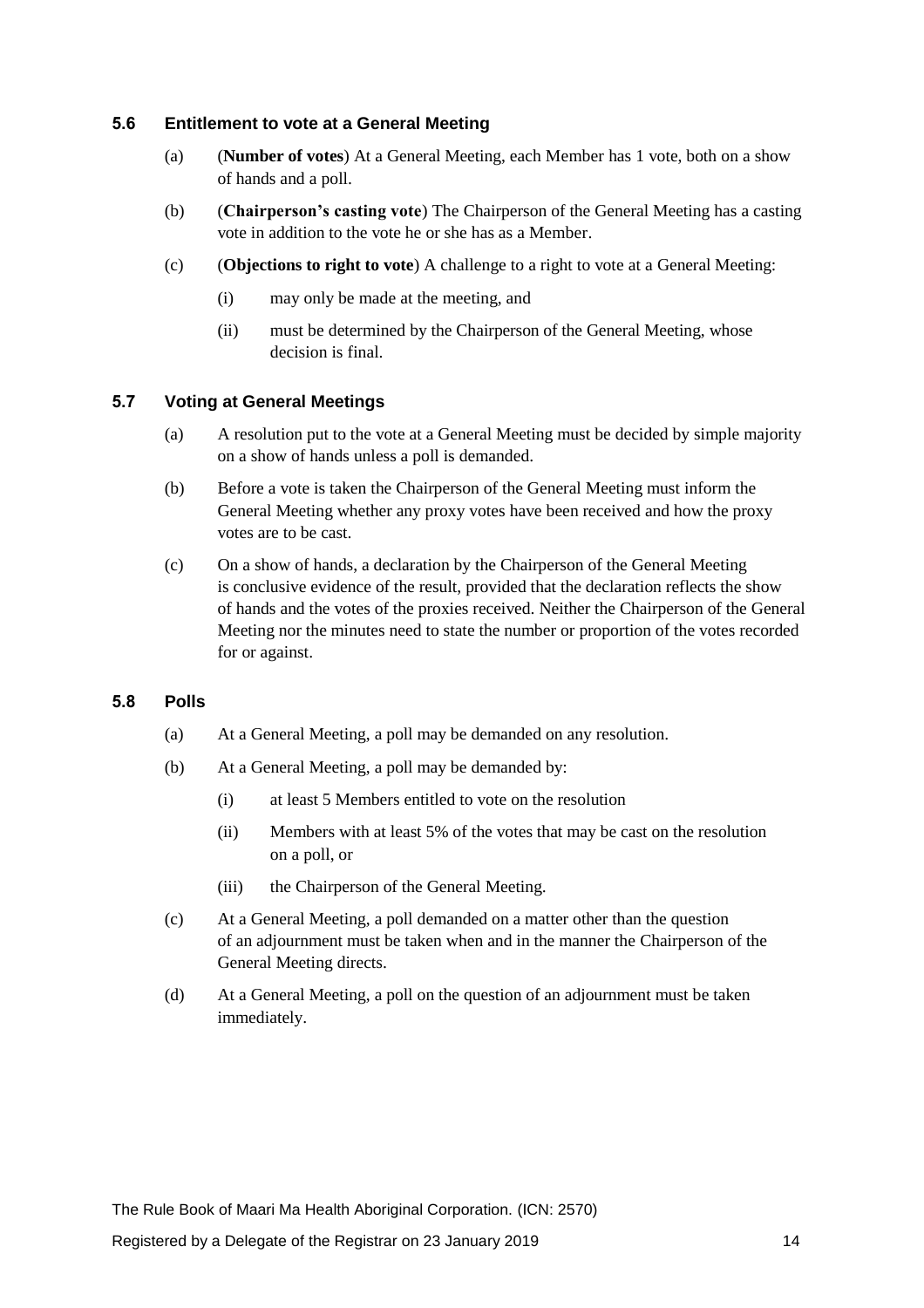## 6. The Directors and other officers

- *the minimum and maximum number of directors (see Division 243);*
- *resignation, retirement or removal of directors (see Division 249);*
- *remuneration of directors (see Division 252);*
- *appointment of secretaries and contact persons (see Part 6-3);*
- *duties and powers of directors and other officers (Part 6-4); and*
- *disqualification from managing corporations (Part 6-5).*

*This Chapter of the Rule Book does not reproduce the generally applicable provisions of the CATSI Act. The Rules in this Chapter are particular to the Corporation (and can be changed).*

#### **6.1 Number of Directors**

The Corporation must not have more than 9 Directors, being:

- (a) up to 7 Ordinary Directors 1 for each of the 7 Communities, appointed pursuant to Rules [6.4](#page-15-0) to [6.5;](#page-16-0) and
- (b) up to 2 Independent Directors appointed pursuant to Rul[e 6.6.](#page-16-1)

#### **6.2 Who may be a Director?**

- (a) A person may be appointed as an Ordinary Director for one of the Communities only if he or she is:
	- (i) a Member; and
	- (ii) a permanent resident of that Community.
- (b) A person may be appointed as an Independent Director only if he or she:
	- (i) is an Aboriginal person who is at least 18 years old; and
	- (ii) is not a Member.

#### <span id="page-14-1"></span><span id="page-14-0"></span>**6.3 Disqualification**

- (a) A person is disqualified from being appointed to office, or from remaining in office, as a Director if he or she is or becomes:
	- (i) an employee of the Corporation; or
	- (ii) disqualified from managing Aboriginal and Torres Strait Islander corporations under Part 6-5 of the CATSI Act.
- (b) Despite paragraph [\(a\),](#page-14-0) a person who is an employee of the Corporation may be appointed as a Director if, prior to his or her appointment, he or she undertakes to resign that employment within 7 days of being appointed as a Director.
- (c) If a person referred to paragraph (b) is appointed as a Director and fails to resign his or her employment with the 7 day period as required, he or she is disqualified from remaining in office as a Director.

*Note: Chapter 6 of CATSI Act contains many provisions about Directors and other officers which the Corporation must comply with and which cannot be changed. These include provisions about:*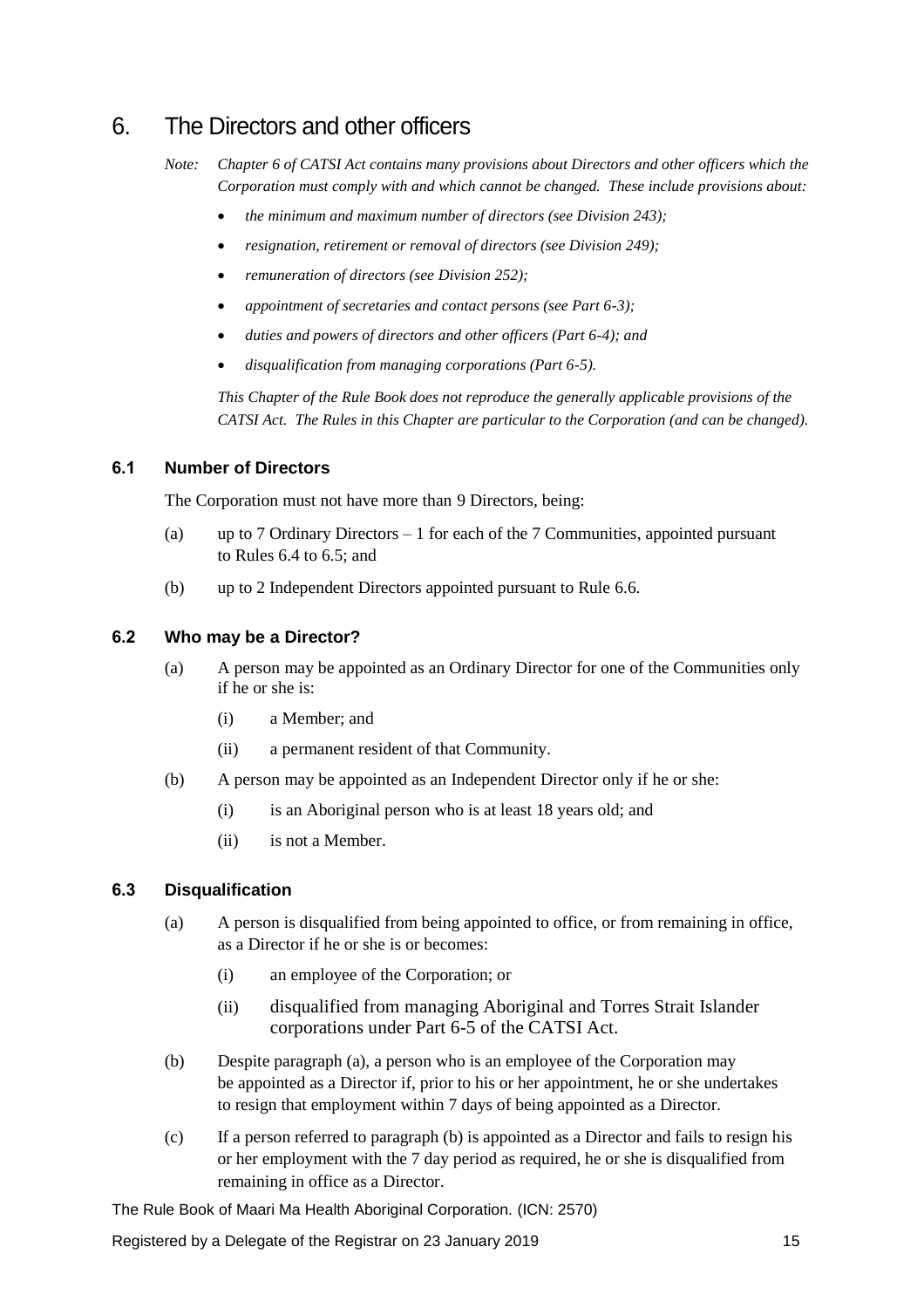#### <span id="page-15-0"></span>**6.4 Election and appointment of Ordinary Directors**

(a) At every third AGM, all Ordinary Directors then remaining in office will retire and one Ordinary Director is to be elected for each of the 7 Communities in accordance with this Rule.

#### **Nominations**

- (b) To be a candidate for election as an Ordinary Director for one of the 7 Communities, an eligible individual must be nominated.
- (c) A nomination must:
	- (i) be signed by a Member who is a permanent resident of the Community;
	- (ii) be seconded by another Member who is a permanent resident of the Community;
	- (iii) be signed by the individual, confirming his or her consent to the nomination; and
	- (iv) include a statement confirming that he or she:
		- (A) is eligible for appointment as an Ordinary Director for that Community; and
		- (B) is not disqualified from being a Director.
- (d) The nomination form in Schedule 3 may be used for nominations.
- (e) Nominations must be given to the Secretary (or his or her nominee) not less than 7 days prior to the General Meeting at which the election takes place.

#### **Candidates**

(f) At the General Meeting, the Chairperson of the General Meeting will advise the meeting of all candidates who appear to be eligible for election and who have been nominated in accordance with this Rule. Any discussion about a candidate's entitlement to be appointed and hold office as a Director will then take place, and the Chairperson of the General Meeting will determine any disputes. This will result in a pool of confirmed eligible candidates.

#### **Election of candidates**

- (g) If there is only one eligible candidate for the office of Ordinary Director for a Community, that candidate will stand elected.
- (h) If there are two or more eligible candidates for a Community, an election will take place by a show of hands amongst Members present at the General Meeting from that same Community. The candidate with the highest number of votes will stand elected.

#### **When retirement and appointment take effect**

- (i) Subject to Subrule [\(j\),](#page-15-1) the retirement of outgoing Ordinary Directors and the appointment of incoming Ordinary Directors is effective on and from the close of the General Meeting.
- <span id="page-15-1"></span>(j) The appointment of an Ordinary Director is effective only if he or she has consented to the appointment in writing as required by s 246-10 of the CATSI Act.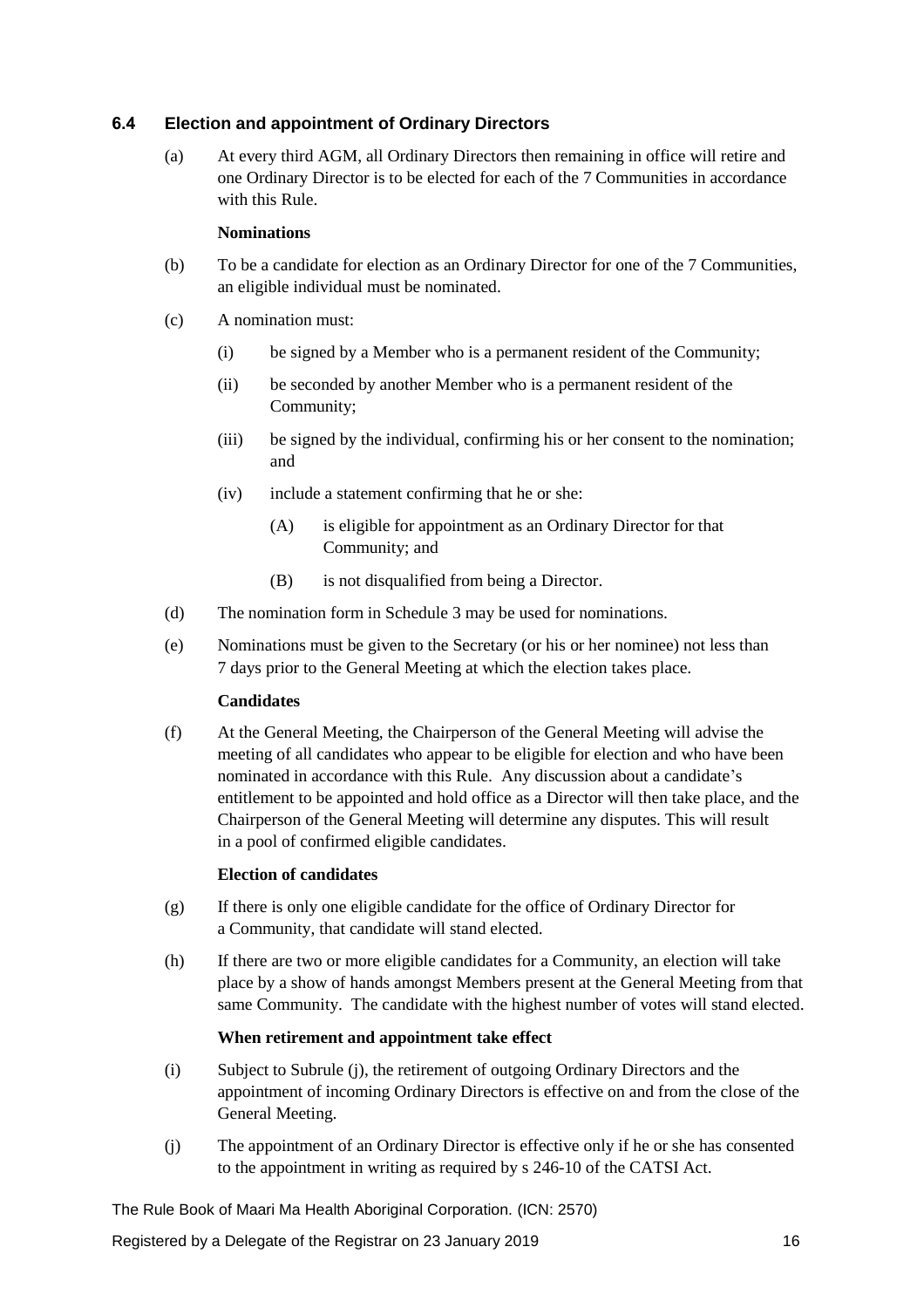#### <span id="page-16-0"></span>**6.5 Casual vacancies and appointment of replacement Ordinary Directors**

- (a) If an Ordinary Director ceases to be a Director during his or her term, a casual vacancy will occur.
- (b) Generally, a casual vacancy is to be filled at the next General Meeting using the procedure in Rule [6.4.](#page-15-0)
- (c) However, this Rule does not prevent the urgent replacement of an Ordinary Director by the other Directors if the replacement is required urgently to comply with law. In such cases, the remaining Directors may fill the casual vacancy with a person who is eligible for appointment, but the appointment will only be effective until the next General Meeting.

#### **6.6 Appointment of Independent Directors**

- <span id="page-16-1"></span>(a) The Directors may appoint an Independent Director by a resolution of the Directors.
- (b) The Directors may appoint a person to be an Independent Director only if they are satisfied that the person:
	- (i) has relevant qualifications, skills or industry experience which will be of benefit to the Corporation;
	- (ii) is not disqualified from being a Director; and
	- (iii) may be lawfully appointed.
- (c) Subject to these Rules and to law, the Directors may appoint an Independent Director on such terms as they see fit.
- (d) If the Directors appoint an Independent Director, they must ensure that the appointment and terms of the appointment are reported to the Members at the next General Meeting.

#### <span id="page-16-3"></span>**6.7 Term of office**

- (a) Subject to sub-rule [\(c\),](#page-16-2) the term of office for an Ordinary Director begins on the date of his or her appointment and ends:
	- (i) upon his or her retirement and the appointment of his or her replacement in accordance with these Rules, or
	- (ii) 3 years after the date of appointment,

<span id="page-16-4"></span>whichever happens first.

- (b) Subject to sub-rule [\(c\),](#page-16-2) the term of office for an Independent Director is as determined when he or she is appointed, but may not exceed 3 years.
- <span id="page-16-2"></span>(c) If sub-rules [\(a\)](#page-16-3) an[d \(b\)](#page-16-4) would result in their being no Directors, the Directors' terms are extended until the next General Meeting occurring after the expiry of the term of the Director whose appointment was last to expire.
- (d) All Directors are eligible for reappointment.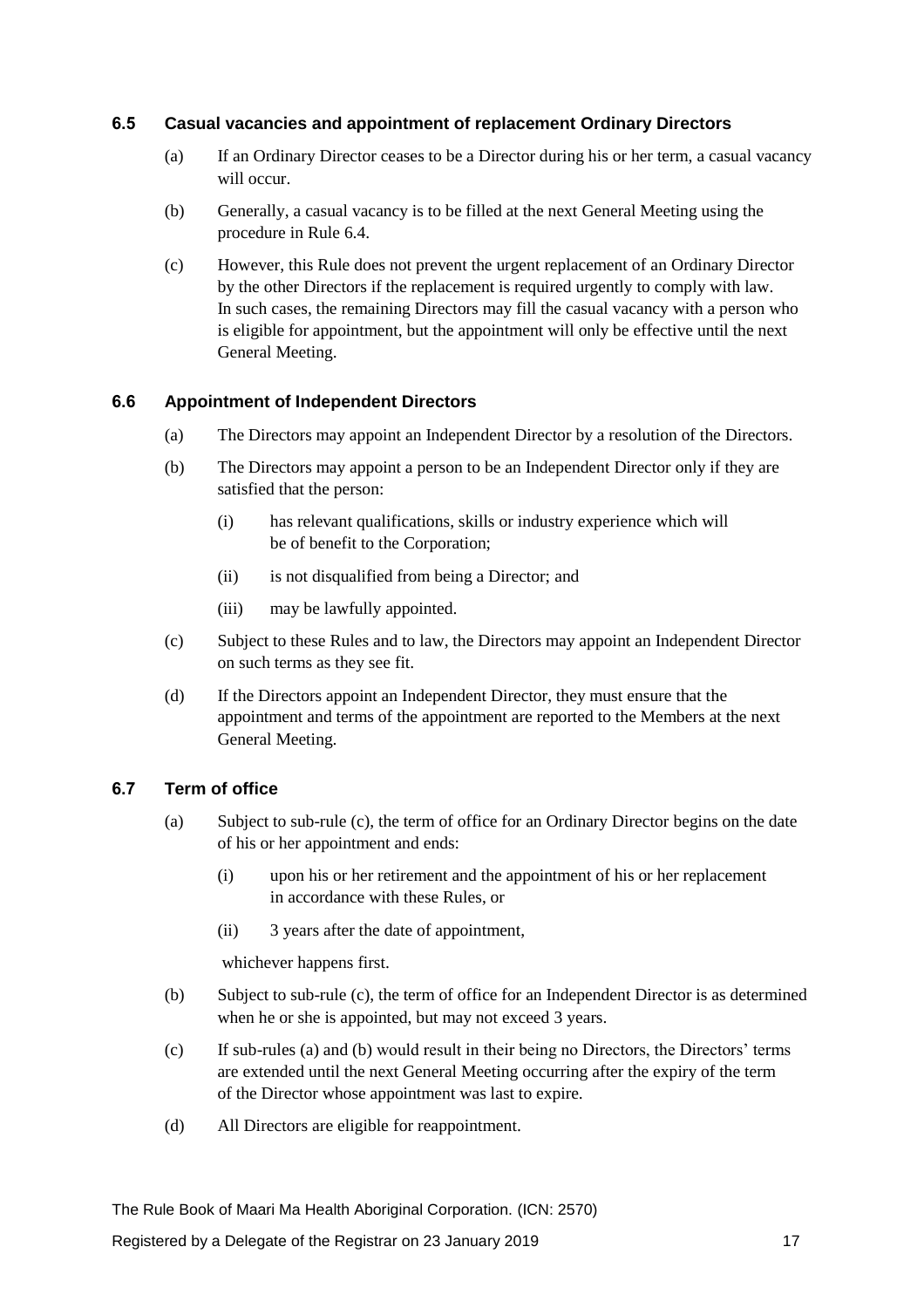#### **6.8 Ceasing to be a Director**

- (a) A Director may resign as a Director by giving written notice of resignation to the Corporation.
- (b) A Director will cease to be a Director if he or she becomes disqualified under Rule [6.3.](#page-14-1)
- (c) A Director will otherwise cease to be a Director in accordance with the CATSI Act.
- *Note: In relation to ceasing to be a Director, see also ss 249-1 to 249-15 and s 279-1(5) of the CATSI Act.*

#### **6.9 Chairperson and Deputy Chairperson**

- (a) (**Election of Chairperson**) At the first Directors' Meeting after each regular election of Ordinary Directors, the Directors are to elect a Director to be the Chairperson and another to be the Deputy Chairperson.
- (b) (**Term of office**) A Director elected as the Chairperson or Deputy Chairperson holds that office
	- (i) until the expiry of his or her term of office as a Director; or
	- (ii) upon them otherwise ceasing to be a Director pursuant to these Rules,

whichever happens first.

- (c) A Director may be elected as Chairperson or Deputy Chairperson for a second and any subsequent term.
- (d) (**Roles of Chairperson**) The particular roles of the Chairperson are:
	- (i) to preside at, and maintain order at, General Meetings and Directors' Meetings;
	- (ii) consistent with the decisions of the Directors, to represent the Corporation between Directors' Meetings; and
	- (iii) consistent with the decisions of the Directors, to make public statements on behalf of the Corporation.
- (e) (**Role of Deputy Chairperson**) The particular role of the Deputy Chairperson is to perform the roles of the Chairperson if the Chairperson is unavailable.

#### **6.10 Remuneration of Directors**

- (a) The Directors may be paid remuneration.
- (b) Directors' remuneration is to be as determined by a resolution of the Members.
- *Note: In relation to Directors' remuneration, including Members' rights to know about Directors' remuneration, see also Division 252 of the CATSI Act.*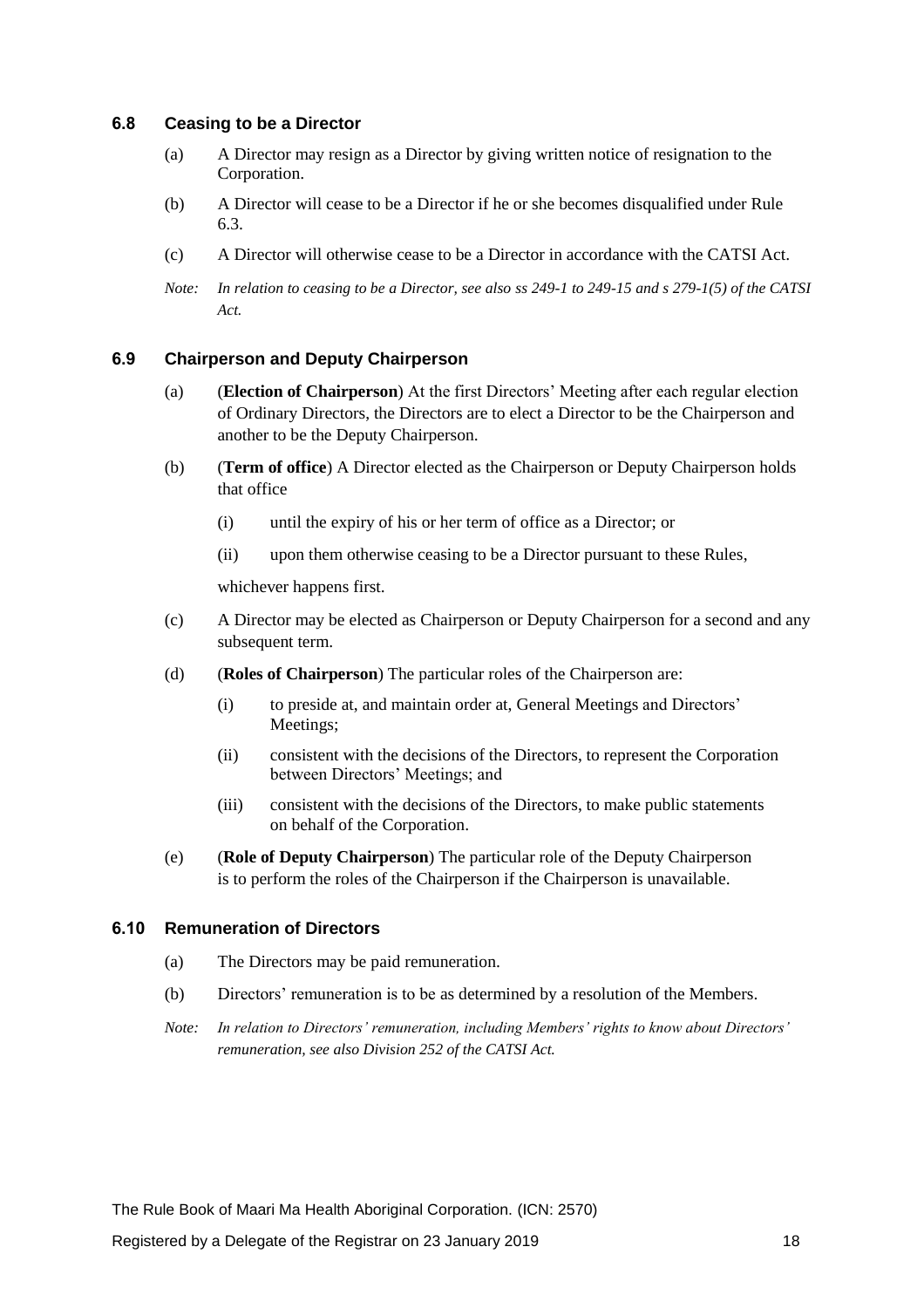#### **6.11 Secretary and Contact Person**

- (a) The Corporation must have a Secretary and Contact Person.
- (b) The Secretary and Contact Person may be the same person and may be the Chief Executive Officer.
- (c) The Secretary and Contact Person hold office on the terms and conditions (including remuneration) that the Directors determine.
- *Note: In relation to the appointment and the roles of Secretary and Contact Person, see also Part 6-3 of the CATSI Act.*

#### **6.12 Duties of Directors and other Officers**

*Note: In relation to Directors' duties see Divisions 265 to 271 of the CATSI Act.*

Directors and other Officers have the duties, including general duties and duties of disclosure, provided in the CATSI Act.

#### **6.13 Powers of Directors**

- (a) **(Powers generally**) The business of the Corporation is to be managed under the direction of the Directors.
- (b) The Directors may exercise all the powers of the Corporation except any that the CATSI Act or these Rules requires the Corporation to exercise in General Meeting.
- (c) (**Negotiable instruments**) Any 2 Directors may sign, draw, accept, endorse or otherwise execute a Negotiable Instrument.
- (d) The Directors may determine that a Negotiable Instrument may be signed, drawn, accepted, endorsed or otherwise executed in a different way.
- (e) (**Delegation**) The Directors may, by resolution, delegate any of their powers in relation to a particular matter to:
	- (i) the Chairperson or another Director;
	- (ii) a committee of Directors; or
	- (iii) the Chief Executive Officer.
- (f) The Directors may, by resolution, delegate any of their powers generally to the Chief Executive Officer.
- *Note: In relation to Directors' powers generally, see Division 274 of the CATSI Act.*

#### **6.14 Code of Conduct**

The Directors must observe and comply with any applicable Code of Conduct.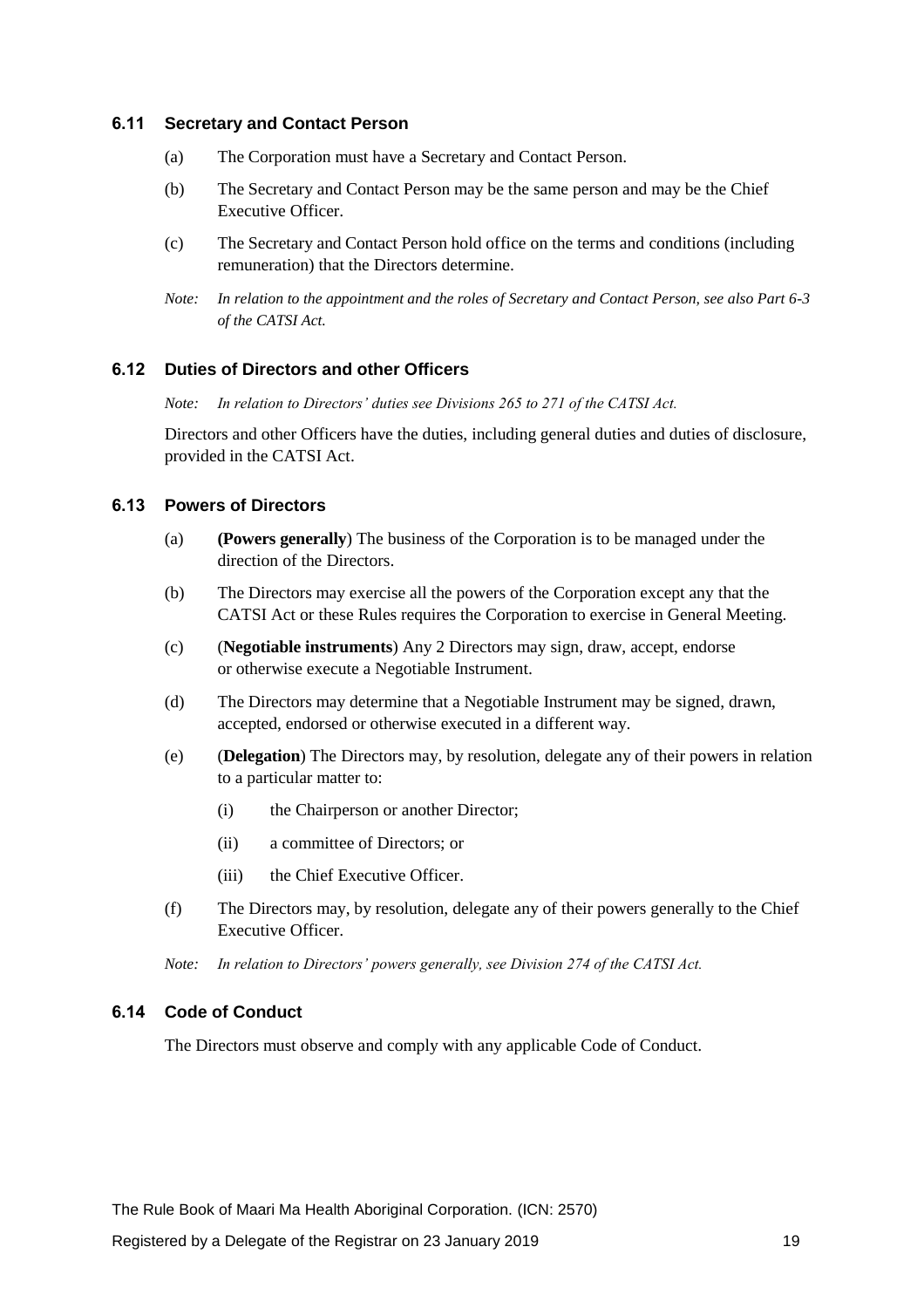#### **6.15 Indemnity and insurance**

- (a) (**Indemnity**) The Corporation indemnifies each Director and other Officer out of the assets of the Corporation, to the relevant extent, against all losses and liabilities (including costs, expenses and charges) incurred by that person as a Director or other Officer.
- (b) In this Rule, "to the relevant extent" means:
	- (i) To the extent that the Corporation is not precluded by Law from doing so, and
	- (ii) For the amount that Director or other Officer is not otherwise entitled to be indemnified and is not actually indemnified by another person (including an insurer under an insurance policy).
- (c) The indemnity is a continuing obligation and is enforceable by a Director or other Officer even though that person may no longer be a Director or Officer.
- (d) (**Insurance**) To the extent permitted by Law, and if the Directors consider it appropriate, the Corporation may pay or agree to pay a premium for a contract insuring a Director or other Officer (or former Director or other Officer) against any liability incurred by the person as a Director or other Officer.

## 7. Directors Meetings

- *Note: Part 5-3 of the CATSI Act contains provisions about Directors' Meetings which the Corporation must comply with and which cannot be changed. These include provisions about:* 
	- *the use of technology for holding directors' meetings (see s.212-10); and*
	- *quorum at directors' meetings (see s.212-20);*
	- *passing directors' resolutions without a meeting (see Division 215); and*
	- *keeping minutes of meetings (see Part 5-4).*

*This Chapter of the Rule Book does not reproduce the generally applicable provisions of the CATSI Act about Directors Meetings. The Rules in this Chapter are particular to the Corporation (and can be changed).*

#### **7.1 Frequency of Directors meetings**

The Directors will meet as often as the Directors consider necessary for the good functioning of the Corporation, but must meet at least once every 3 months.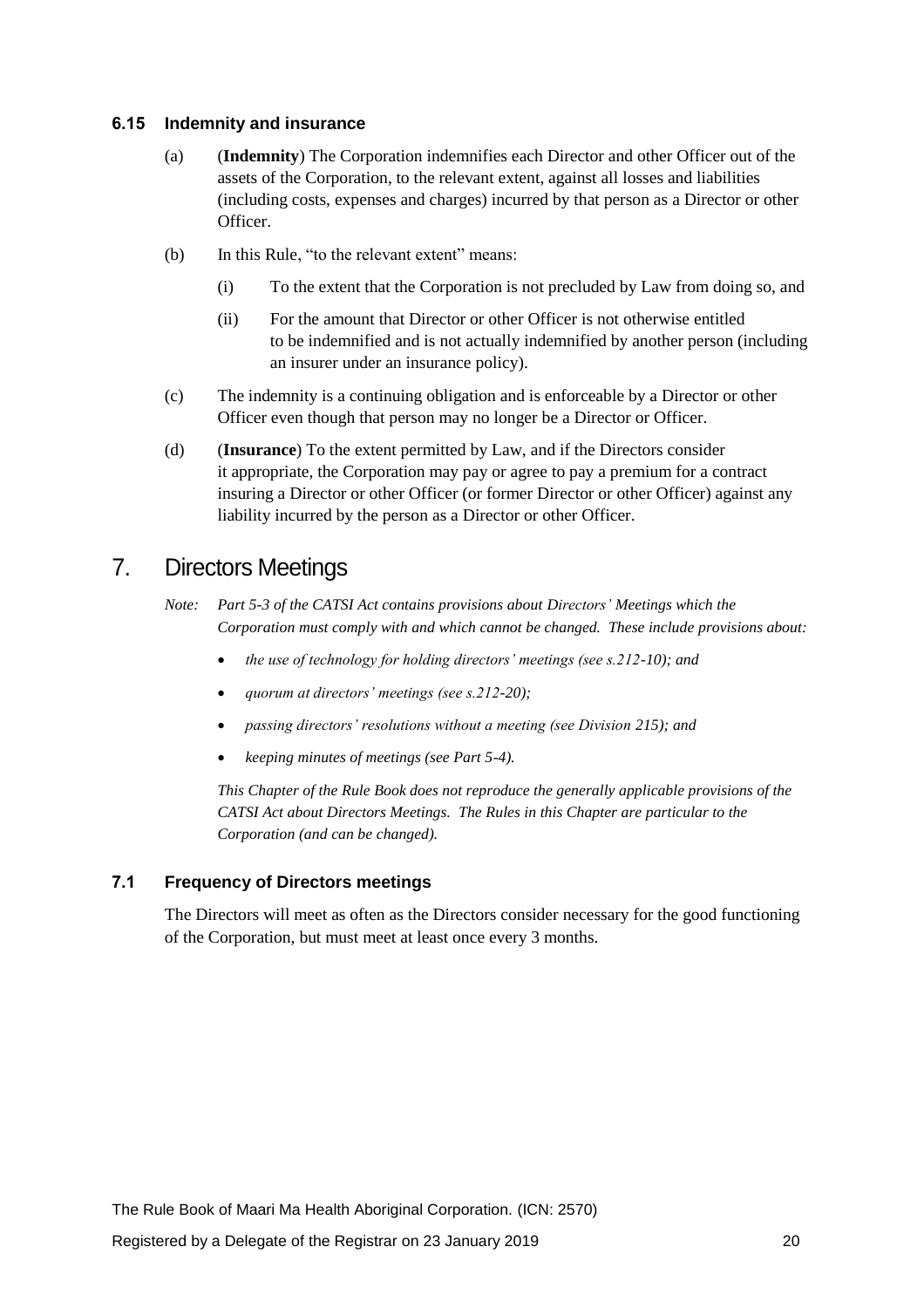#### **7.2 Calling and giving notice of Directors' Meetings**

- (a) A Directors' Meeting may be called by the Chairperson, another Director, or the Secretary, giving reasonable notice individually to every Director.
- (b) The date, time and place for a Directors' Meeting must not unreasonably prevent a Director attending.
- (c) Notices of Directors' Meetings can be given in writing, by email, by telephone or orally (if all the Directors agree to notice being given in that way).
- (d) Notice of a Directors' Meeting must state:
	- (i) the date, time and place of the meeting; and
	- (ii) the general nature of the business to be conducted at the meeting.
- (e) Notice of a Directors' Meeting must be given the Secretary and Contact Person and to the Chief Executive Officer.
- (f) A resolution passed at a Directors' Meeting will not be invalid only because of an accidental mistake or omission in relation to giving notice of the meeting.

#### <span id="page-20-0"></span>**7.3 Chairing Directors' Meetings**

The Chairperson of a Directors' Meeting is:

- (a) the Chairperson;
- (b) if the Chairperson is unavailable or unable to chair the meeting, the Deputy Chairperson; or
- (c) if neither the Chairperson nor the Deputy Chairperson are available or able to chair the meeting, a Director present elected by the Directors to chair the meeting; or
- (d) if a Chairperson has not been elected, a Director present elected by the Directors to chair the meeting.

#### **7.4 Passing resolutions at Directors' Meetings**

- (a) A resolution of the Directors must be passed by a majority of the votes cast by Directors entitled to vote on the resolution.
- (b) The Chairperson of the Directors' Meeting has a casting vote if necessary in addition to the vote he or she has as a Director.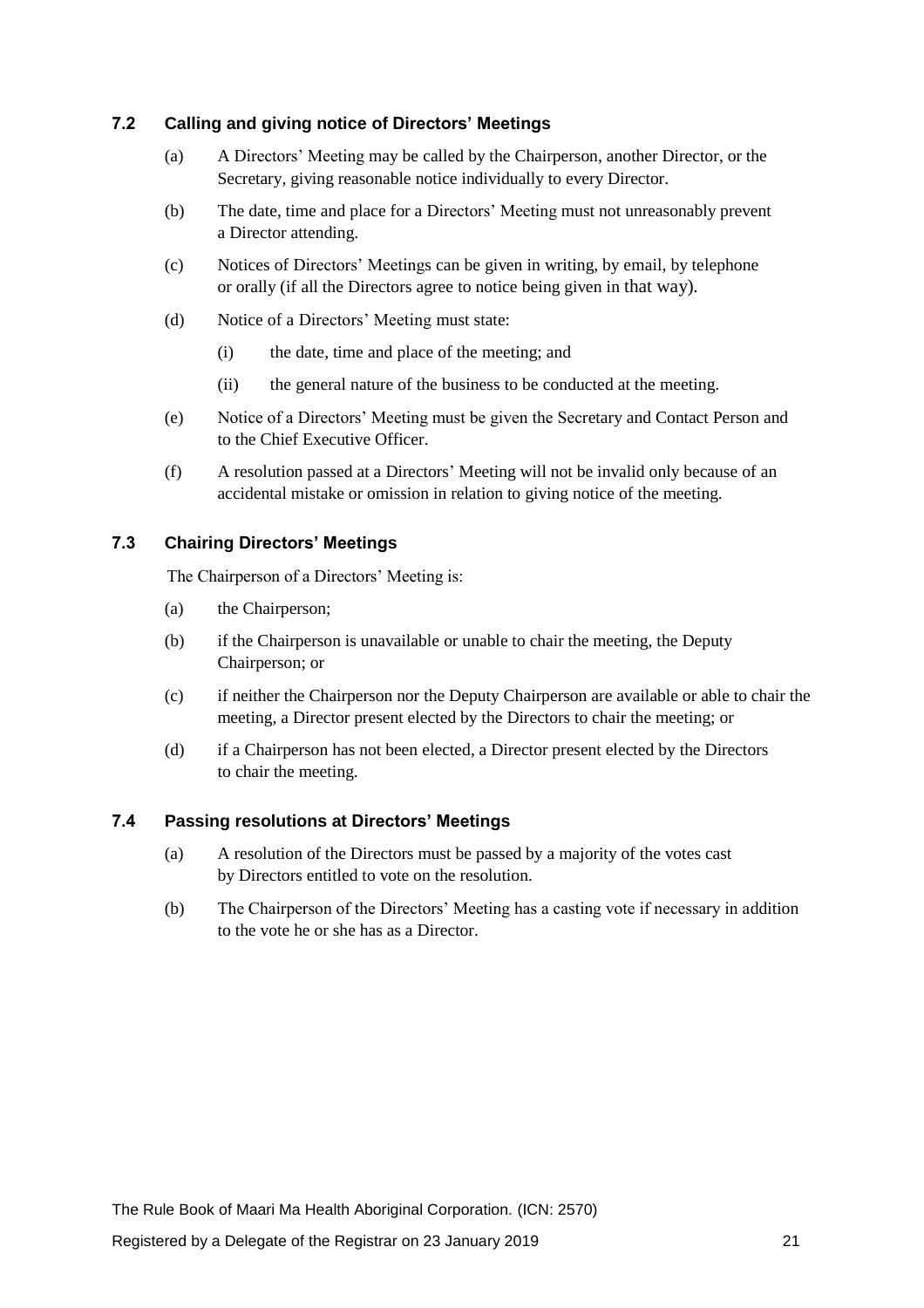## 8. Chief Executive Officer and staff

#### **8.1 Corporation must have a Chief Executive Officer**

- (a) The Directors must ensure that the Corporation employs or engages a suitably qualified and experienced person to be the Chief Executive Officer, and must ensure that he or she has delegated to him or her all of the powers required to perform his or her roles.
- (b) The Chief Executive Officer may not be a Director.
- (c) The particular roles of the Chief Executive Officer are:
	- (i) the general management of the Corporation's business, including the delivery of services;
	- (ii) the engagement, direction and dismissal of staff;
	- (iii) the provision of advice to the Directors in relation to the Corporation's affairs and the attainment of its objects;
	- (iv) the implementation of the of the Directors' resolutions; and
	- (v) day to day financial management;
	- (vi) the day to day administration and oversight of the Corporation's affairs generally.

#### **8.2 Code of Conduct**

The Chief Executive Officer, and all staff, must observe and comply with any applicable Code of Conduct.

#### **8.3 Attendance at meetings**

The Chief Executive Officer is entitled to attend each General Meeting and Directors' Meeting.

### 9. Miscellaneous

#### **9.1 Inspection of books by members**

The Directors, or the Members by a resolution passed at a General Meeting, may authorise a Member to inspect the books of the Corporation.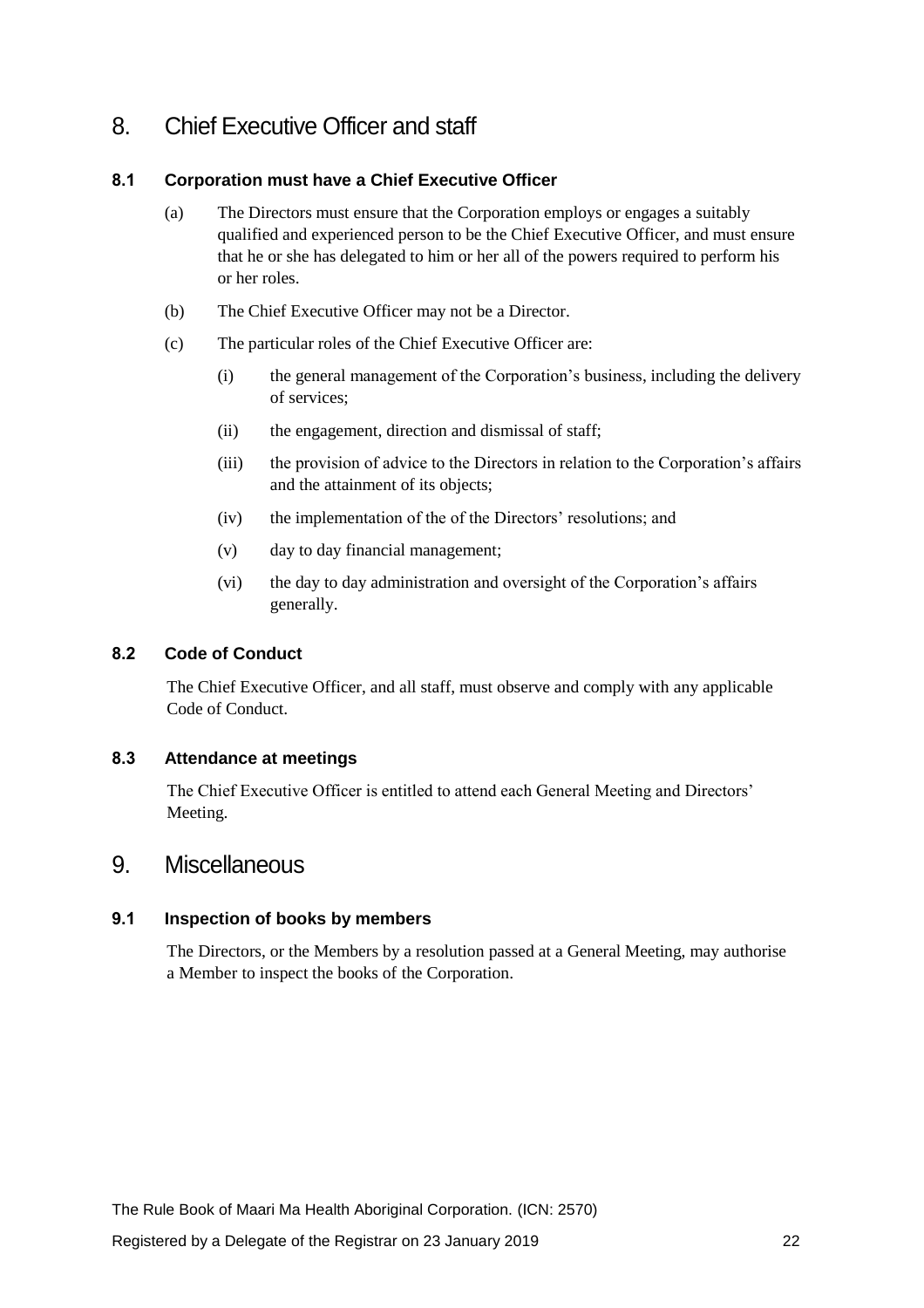#### **9.2 Dispute resolution process**

- (a) (**General**) This Rule sets out the steps which must be taken to try to resolve any disagreement or dispute about the affairs of the Corporation or how the CATSI Act or this Rule Book applies, which arises between:
	- (i) Members
	- (ii) Members and Directors, or
	- (iii) Directors.
- (b) (**Informal negotiations)** If a dispute arises, the parties must first try to resolve it themselves on an informal basis.
- (c) (**Giving of dispute notice)** If the dispute is not resolved in accordance with paragraph (b) within 10 Business Days, any party to the dispute may give a dispute notice to the other party or parties, and:
	- (i) the dispute notice must be in writing and must say what the dispute is about.
	- (ii) a copy of the notice must be given to the Corporation.
- (d) ( **Seeking assistance from the Registrar**) If a dispute or any part of a dispute relates to an issue arising out of the meaning of any provision of the CATSI Act or these Rules, the Directors or any party to the dispute may seek an opinion from the Registrar about the correct meaning of the relevant provision. The Registrar's opinion will not be binding on the parties to a dispute.
- (e) (**Referring dispute to the Directors**) If a dispute notice is given to the Corporation, the Directors must make a reasonable effort to help the parties resolve the dispute within 20 Business Days after the Corporation receives the notice.
- (f) (**Referring dispute to a General Meeting**) If the Directors cannot resolve the dispute within 20 Business Days, the Corporation must hold a General Meeting and put the matter to the Members to resolve. The General Meeting must be held within 3 months after the Corporation receives the dispute notice. When passing any resolution about a dispute, the Members in the General Meeting are subject to the CATSI Act and these Rules.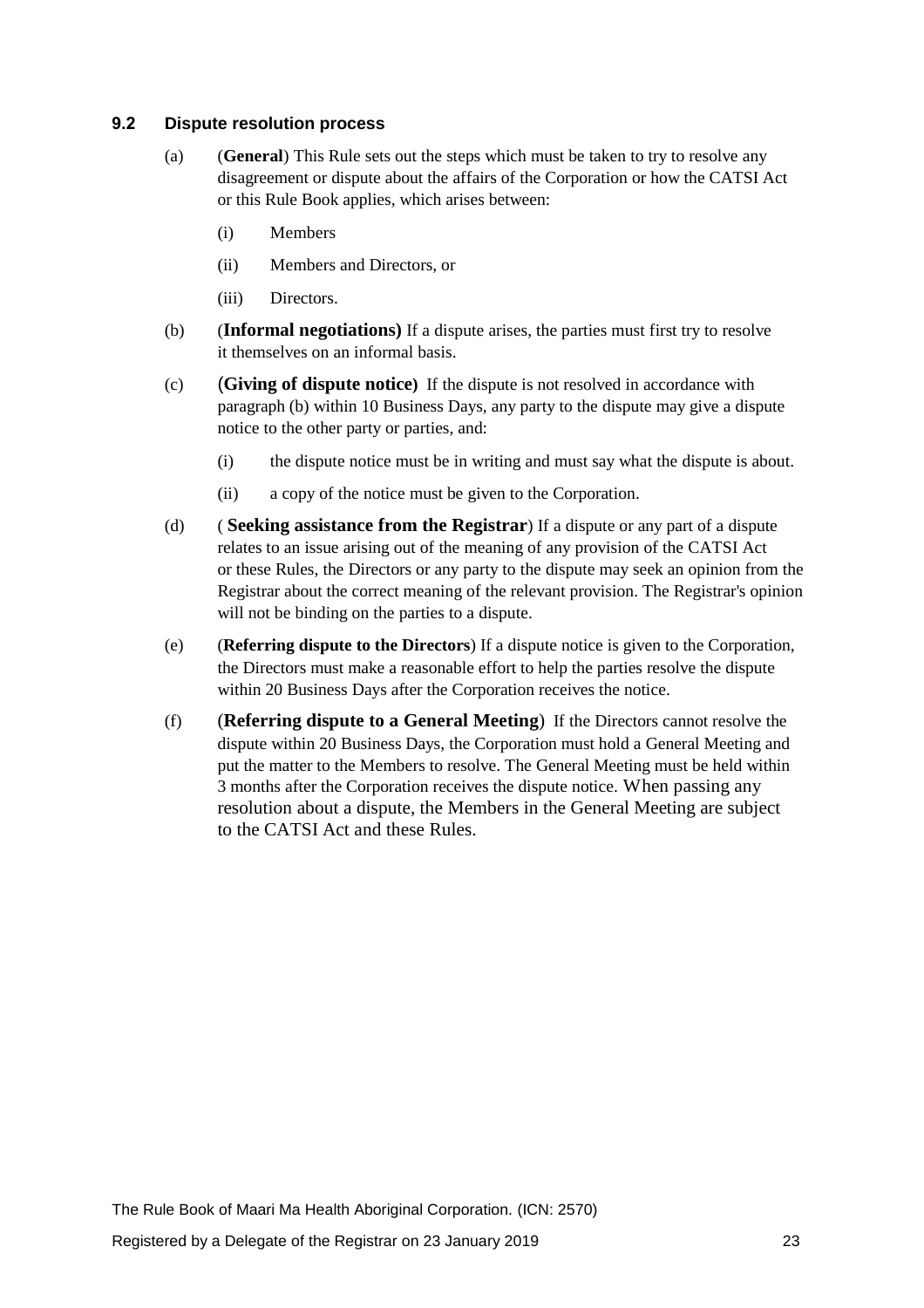#### **9.3 Notices**

- (a) (**Writing**) Unless the CATSI Act or these Rules require otherwise, notices must be given in writing.
- (b) (**How notices may be given**) Unless the Act or these Rules require otherwise, a notice or communication may be given:
	- (i) personally
	- (ii) left at a Member's address as recorded in the Register of Members,
	- (iii) sent by pre-paid ordinary mail to the Member's address as recorded in the Register of Members,
	- (iv) sent by fax to the Member's current fax number for notices (if the member has nominated one),
	- (v) sent by email to the Member's current email address (if the member has nominated one), or
	- (vi) by notifying the Member in accordance with s 201-25(4) of the CATSI Act.
- (c) (**When notice by post, fax or other electronic means is given**) A notice sent by post is taken to be given 3 days after it is posted. A notice sent by fax, or other electronic means, is taken to be given on the Business Day after it is transmitted.
- (d) (**When notice under s.201-25(3)(e) of the CATSI Act is given)** A notice of meeting given to a Member using the method in s.201-25(3)(e) of the CATSI Act is taken to be given on the business day after the day on which the Member is notified that the notice of meeting is available.

#### **9.4 Distribution on Winding up**

- (a) In the event that the Corporation is dissolved or wound up, any surplus assets must not be distributed to a Member or former Member.
- (b) Subject to the CATSI Act and any other applicable Law, and to any court order, any surplus assets that remain after the Corporation is dissolved or wound up must be distributed to one or more charities:
	- (i) with charitable purposes similar to, or inclusive of, those set out in Rule [3,](#page-6-2)
	- (ii) which also prohibit the distribution of any surplus assets to its members to at least the same extent as the Corporation, and
	- (iii) if the Corporation is a deductible gift recipient, which is also a deductible gift recipient, or which are also deductible gift recipients.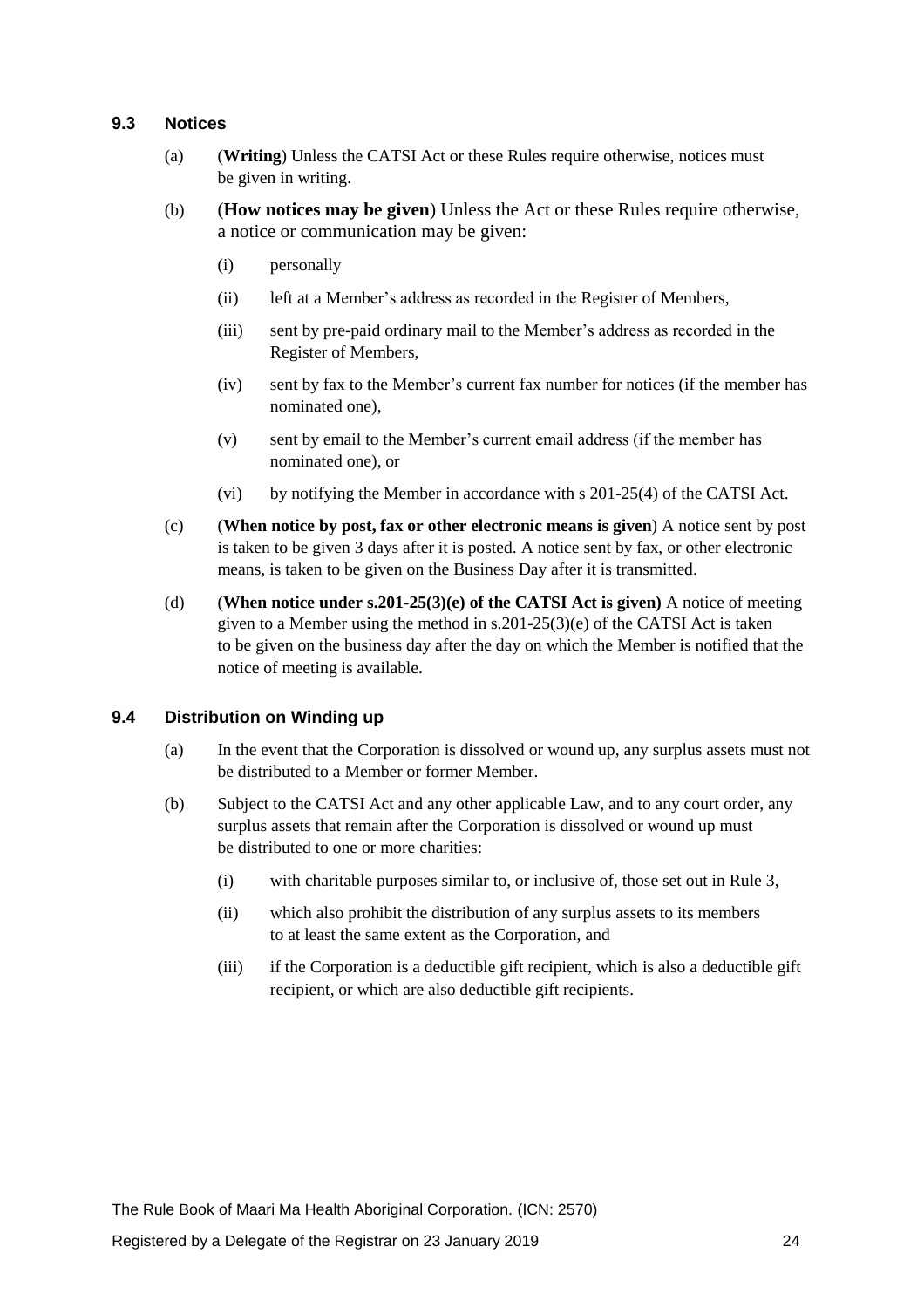## Schedule 1 – Application for Membership form

### **APPLICATION FOR MEMBERSHIP**

|    |                                                                                                             | (Full name)                                                                                     |  |
|----|-------------------------------------------------------------------------------------------------------------|-------------------------------------------------------------------------------------------------|--|
|    |                                                                                                             | (Address)                                                                                       |  |
|    |                                                                                                             |                                                                                                 |  |
|    |                                                                                                             | hereby apply for Membership of Maari Ma Health Aboriginal Corporation.                          |  |
|    |                                                                                                             | I declare that I support Maari Ma's objects and that I am:                                      |  |
| 1. |                                                                                                             | at least 18 years of age;                                                                       |  |
| 2. | an Aboriginal Person; and                                                                                   |                                                                                                 |  |
| 3. | a permanent resident of the Community indicated below (or one of its surrounding villages or<br>townships): |                                                                                                 |  |
|    | П.                                                                                                          | Wentworth/Dareton/Coomealla                                                                     |  |
|    | П                                                                                                           | Broken Hill / Silverton,                                                                        |  |
|    | П                                                                                                           | Wilcannia,                                                                                      |  |
|    | П                                                                                                           | Menindee,                                                                                       |  |
|    | П                                                                                                           | Ivanhoe,                                                                                        |  |
|    | П                                                                                                           | Tibooburra,                                                                                     |  |
|    | □                                                                                                           | Balranald.                                                                                      |  |
|    |                                                                                                             | I agree to be bound by and comply with the Rule Book of Maari Ma Health Aboriginal Corporation. |  |
|    |                                                                                                             |                                                                                                 |  |

Dated: ........................................................................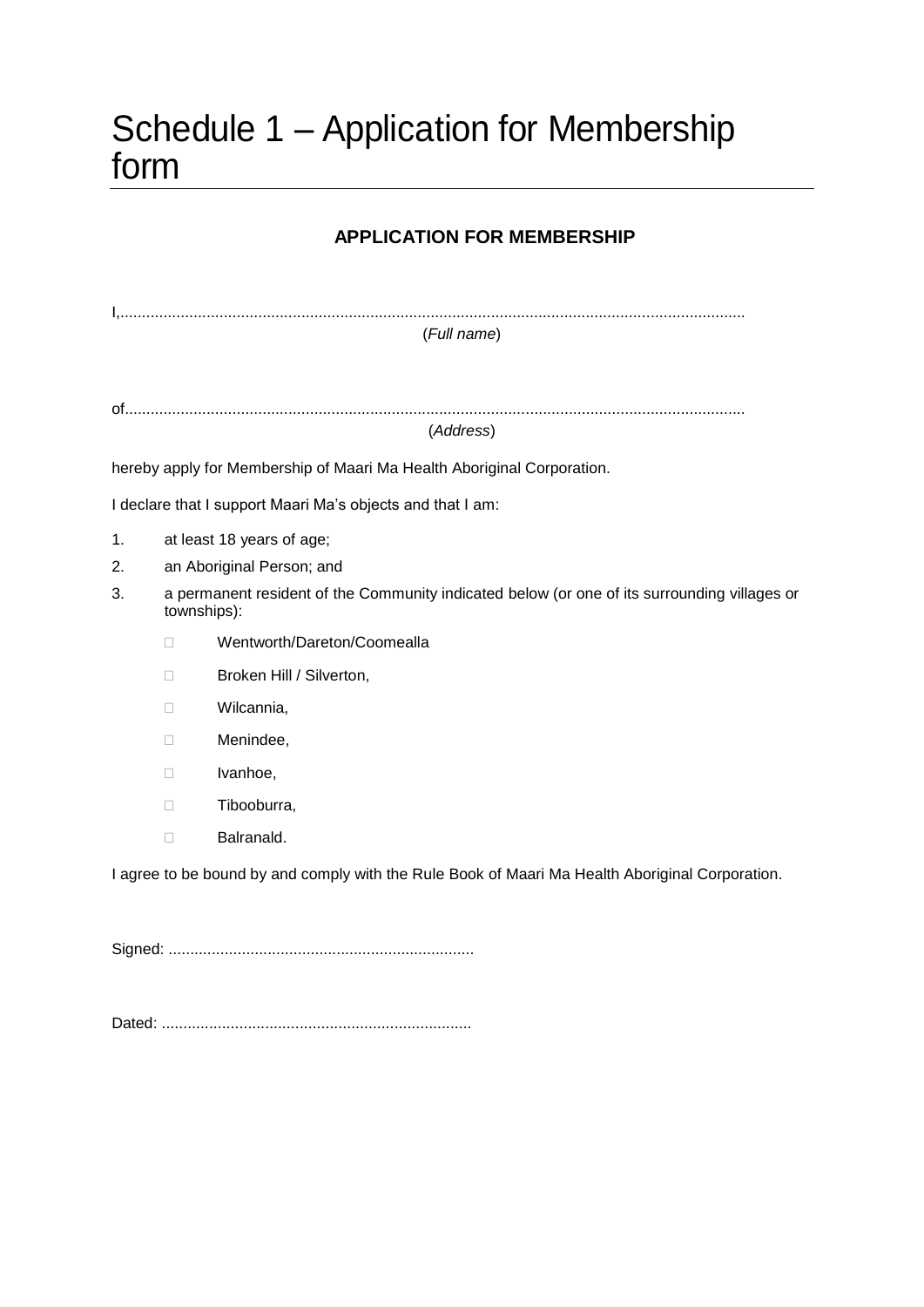# Schedule 2 – Appointment of proxy form

## Appointment of Proxy

| Note: Proxy forms must be given to Maari Ma Health Aboriginal Corporation no later than 48 hours<br>before the AGM/General Meeting is scheduled to start. |
|-----------------------------------------------------------------------------------------------------------------------------------------------------------|
| (Full name)                                                                                                                                               |
| (Address)                                                                                                                                                 |
| being a member of Maari Ma Health Aboriginal Corporation, hereby appoint                                                                                  |
| (Full name of proxy)                                                                                                                                      |
|                                                                                                                                                           |
| (Address of proxy)                                                                                                                                        |
| who is also a member of Maari Ma Health Aboriginal Corporation, as my proxy to vote for me on my<br>behalf at the AGM/General Meeting to be held          |
|                                                                                                                                                           |
| and at any adjournment of that meeting.                                                                                                                   |
|                                                                                                                                                           |
|                                                                                                                                                           |
|                                                                                                                                                           |
| Signature of Member appointing the proxy                                                                                                                  |

Date............................................................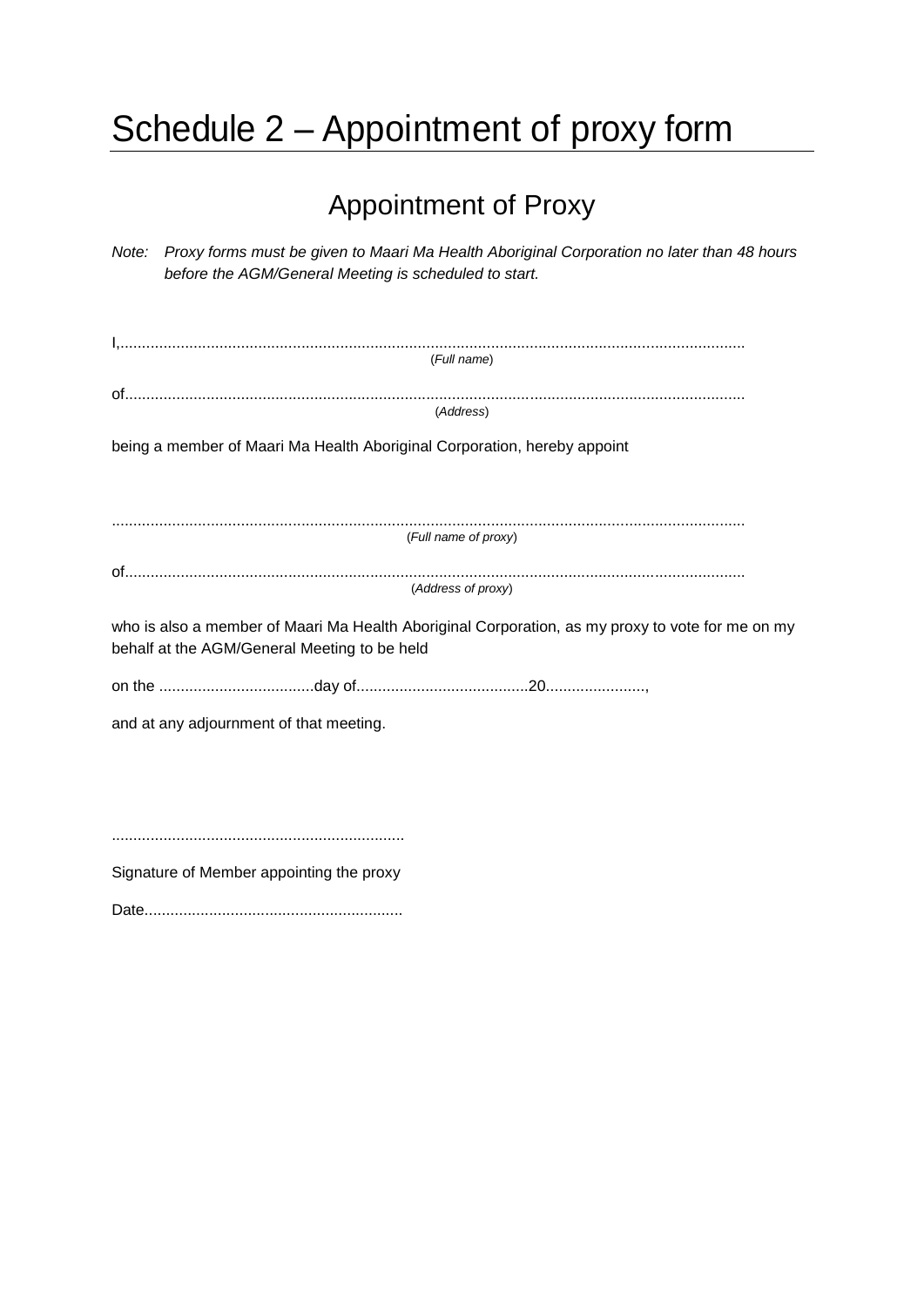## Schedule 3 – Nomination for Director form

## Nomination of Candidate for the Office of Director

*Note: Nomination forms must be given to Maari Ma Health Aboriginal Corporation no later than 7 days before the AGM/General Meeting is scheduled to start.* 

#### **The Community for which the nomination is made**

This is a nomination for appointment to office as a director of Maari Ma Health Aboriginal Corporation for the following Community (*tick the box of the relevant Community*):

- □ Wentworth/Dareton/Coomealla
- □ Broken Hill / Silverton,
- D Wilcannia,
- Menindee,
- D Ivanhoe,
- **Tibooburra,**
- Balranald.

| Details of the nominee |  |  |  |
|------------------------|--|--|--|
| Name:                  |  |  |  |
| Address:               |  |  |  |
| Email:                 |  |  |  |
| Phone:                 |  |  |  |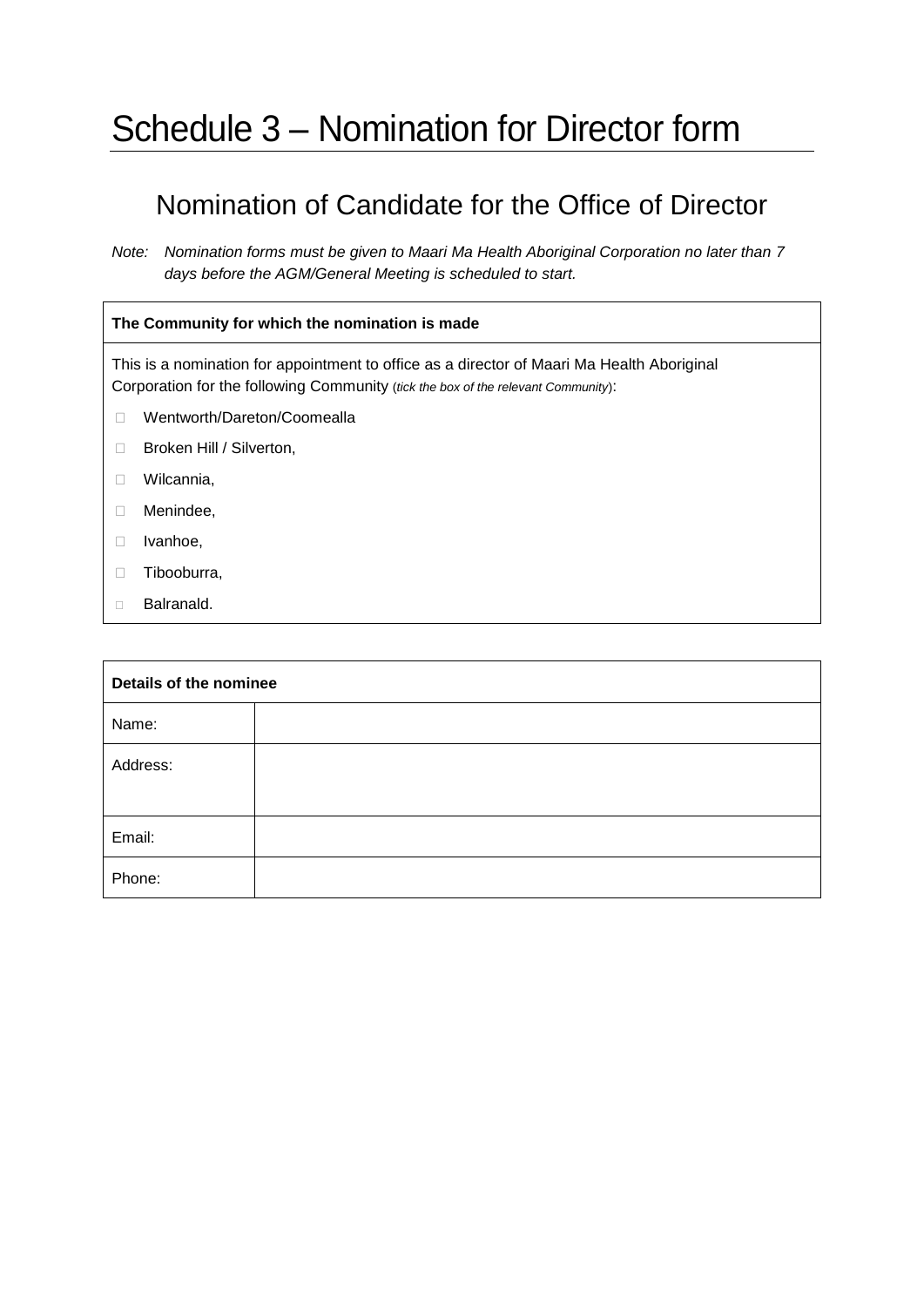#### **Nomination**

I nominate the person named above for office as a director of Maari Ma Health Aboriginal Corporation for the Community named above.

I confirm that I am a member of Maari Ma Health Aboriginal Corporation who is permanent resident of that Community.

| Signed:  |  |
|----------|--|
| Name:    |  |
| Address: |  |
|          |  |
| Date:    |  |

#### **Seconding of nomination**

I second the nomination of the person named above for office as a director of Maari Ma Health Aboriginal Corporation for the Community named above.

I confirm that I am a member of Maari Ma Health Aboriginal Corporation who is permanent resident of that Community.

| Signed:  |  |
|----------|--|
| Name:    |  |
| Address: |  |
|          |  |
| Date:    |  |

#### **Acceptance of nomination and consent to appointment**

- 1. I accept nomination for office as a director of Maari Ma Health Aboriginal Corporation for the Community named above.
- 2. I confirm that my address and contact details shown above are correct.
- 3. I state that I am:
	- a. a member of Maari Ma Health Aboriginal Corporation, and
	- b. a permanent resident of the Community named above.